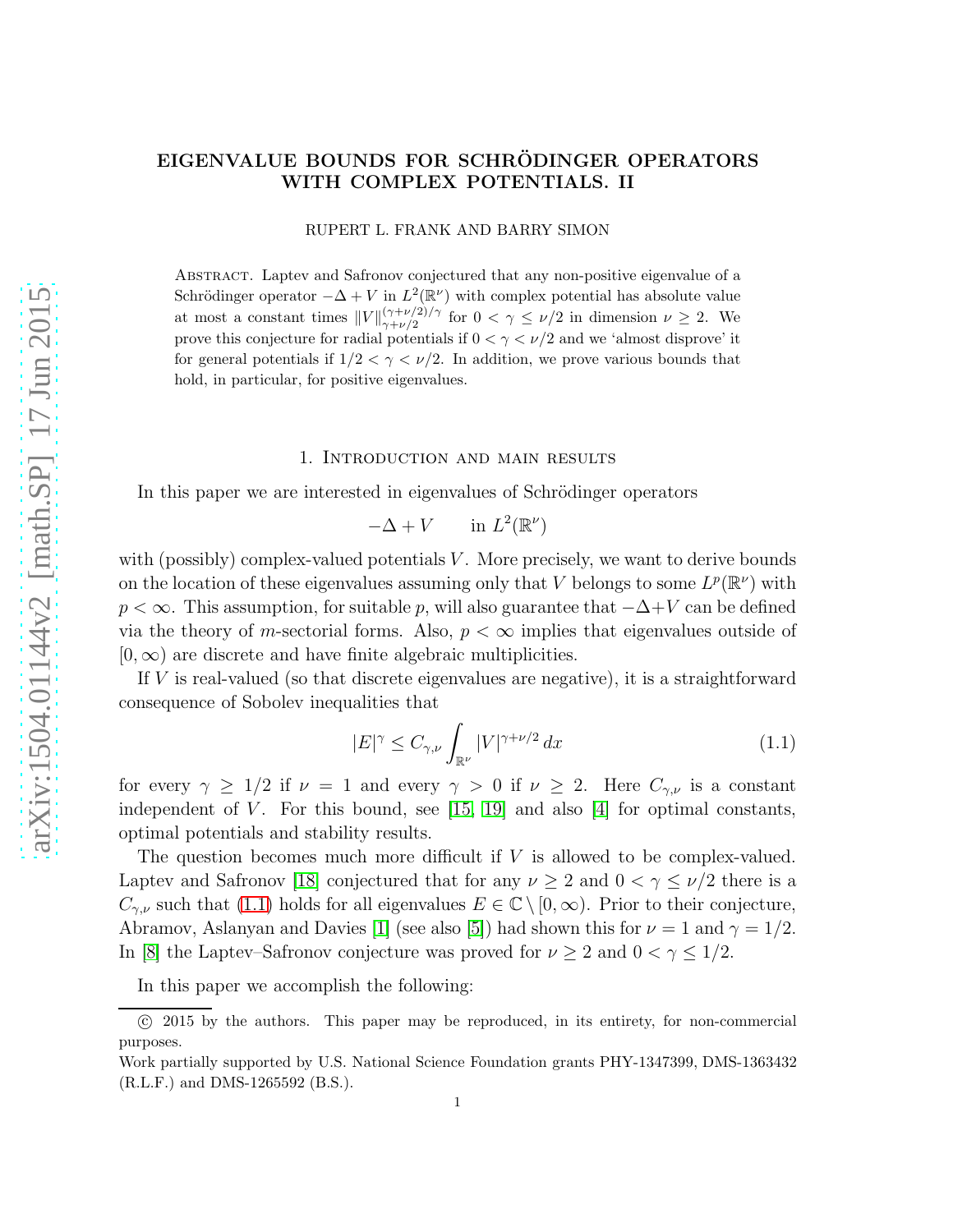- (A) We almost disprove the Laptev–Safronov conjecture for  $\nu \geq 2$  and  $1/2 < \gamma <$  $\nu/2$  (Theorem [2.1\)](#page-3-0).
- (B) We prove the Laptev–Safronov conjecture for *radial* potentials for  $\nu \geq 2$  and  $1/2 < \gamma < \nu/2$ .
- (C) We give a simple proof that for  $0 < \gamma \leq 1/2$  the bound [\(1.1\)](#page-0-0) holds also for eigenvalues  $E \in [0, \infty)$ . (We note that a deep result of Koch–Tataru [\[17\]](#page-19-2) shows that, in fact, there are no positive eigenvalues.)
- (D) We prove an eigenvalue bound for  $V \in L^{\gamma_1+\nu/2}(\mathbb{R}^{\nu}) + L^{\gamma_2+\nu/2}(\mathbb{R}^{\nu})$  with  $0 <$  $\gamma_1 < \gamma_2 \leq 1/2$  if  $\nu = 2$  and  $0 \leq \gamma_1 < \gamma_2 \leq 1/2$  if  $\nu \geq 3$ .

By 'almost disprove' in (A) we mean we construct a sequence of real-valued potentials  $V_n$  such that  $-\Delta + V_n$  has eigenvalue 1 but  $||V_n||_p \to 0$  for any  $p > (1+\nu)/2$ . If Laptev and Safronov had formulated their conjecture for any eigenvalue  $E \in \mathbb{C}$  (and not only for  $E \in \mathbb{C} \setminus [0,\infty)$ , we would have disproved it. In particular, this is interesting in view of (C), where we prove that for  $0 < \gamma \leq 1/2$  the conjecture holds in fact also for eigenvalues in  $[0, \infty)$ . Note that if we were able to show that the eigenvalue 1 of  $-\Delta + V_n$  becomes a non-real eigenvalue of  $-\Delta + V_n + \varepsilon W$  for some nice W (say with Im  $W \geq 0$ ) and  $\varepsilon$  small, we could also disprove the conjecture.

Our construction of the potentials  $V_n$  in the proof of Theorem [2.1](#page-3-0) is inspired by a construction of Ionescu and Jerison [\[14\]](#page-18-5). Using ideas of Wigner and von Neumann [\[35\]](#page-19-3) (see also [\[27,](#page-19-4) Section XIII.13]) we are able to simplify their construction.

We also prove (Theorem [2.2\)](#page-4-0) that a bound of the form [\(1.1\)](#page-0-0) cannot hold, even for radial potentials, if  $\gamma > \nu/2$ . Of course, Laptev and Safronov conjectured such a bound only for  $\gamma < \nu/2$ , but the fact that this is the correct upper bound is not obvious. Our construction extends the Wigner–von Neumann construction [\[35\]](#page-19-3) (see also [\[27\]](#page-19-4)) to arbitrary dimension  $\nu$ , which is interesting in its own right. Our counterexamples are constructed in Section [2.](#page-2-0) In passing we mention that while the Wigner–von Neumann example has been studied extensively, we are not aware of similar results about the Ionescu–Jerison example. It would be interesting to extend the results of Naboko [\[22\]](#page-19-5) and Simon [\[29\]](#page-19-6) on dense embedded point spectrum based on the Wigner–von Neumann example to instead use the Ionescu–Jerison example.

Concerning (B), we recall that the proof in [\[8\]](#page-18-4) of [\(1.1\)](#page-0-0) for  $0 < \gamma \leq 1/2$  relied on uniform Sobolev bounds due to Kenig–Ruiz–Sogge [\[16\]](#page-19-7), namely,

<span id="page-1-0"></span>
$$
\|(-\Delta - z)^{-1}f\|_{p'} \le C|z|^{-\nu/2 + \nu/p - 1}\|f\|_{p}, \qquad 2\nu/(\nu + 2) < p \le 2(\nu + 1)/(\nu + 3), \tag{1.2}
$$

with C independent of z and with  $p' = p/(p-1)$ . (In [\[16\]](#page-19-7) this bound is only proved for  $\nu \geq 3$ , but the same argument works for  $\nu = 2$  as well, see [\[8\]](#page-18-4).) The range of exponents  $2\nu/(\nu+2) < p \leq 2(\nu+1)/(\nu+3)$  in [\(1.2\)](#page-1-0) corresponds to  $0 < \gamma \leq 1/2$  in [\(1.1\)](#page-0-0). Bounds of the form [\(1.2\)](#page-1-0) cannot hold for exponents  $2(\nu+1)/(\nu+3) < p < 2\nu/(\nu+1)$ (corresponding to  $1/2 < \gamma < \nu/2$ ). However, as we shall show (Theorem [4.3\)](#page-9-0), they do hold if one replaces the space  $L^p(\mathbb{R}^\nu)$  by  $L^p(\mathbb{R}_+, r^{\nu-1} dr; L^2(\mathbb{S}^{\nu-1}))$  and similarly for  $L^{p'}(\mathbb{R}^{\nu})$ . In fact, these bounds prove [\(1.1\)](#page-0-0) not only for radial potentials, but for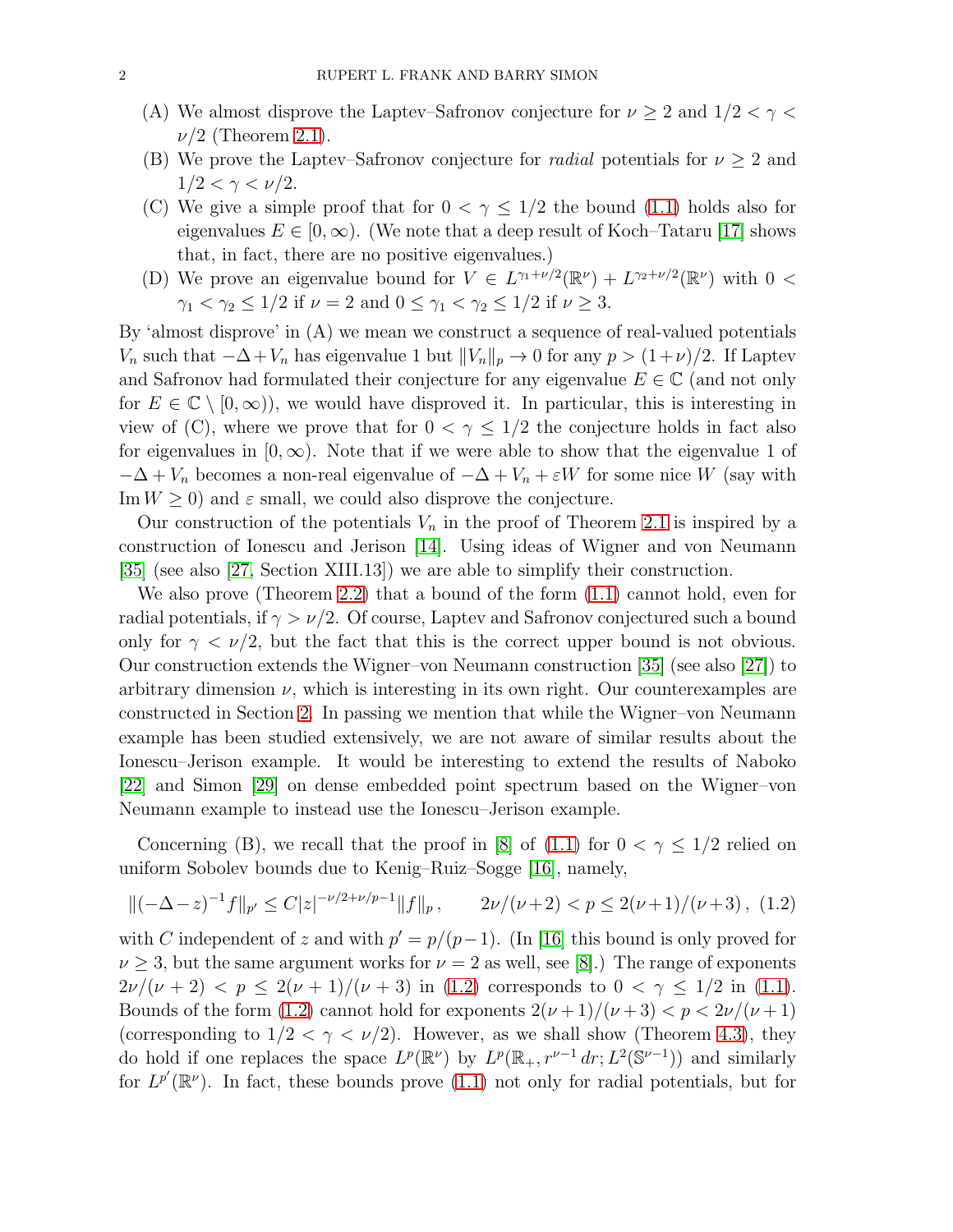general potentials in  $L^{\gamma+\nu/2}(\mathbb{R}_+, r^{\nu-1} dr; L^{\infty}(\mathbb{S}^{\nu-1}))$  with the obvious replacement on the right side; see Theorem [4.1.](#page-8-0) We also prove a Lorentz space result at the endpoint  $\gamma = \nu/2$ ; see Theorem [4.2.](#page-8-1)

Our results for  $1/2 < \gamma \leq \nu/2$  are based on arguments by Barcelo, Ruiz and Vega [\[2\]](#page-18-6) and, in particular, precise bounds on Bessel functions. This is further discussed in Section [4](#page-8-2) and in the appendix.

We prove  $(C)$  in Section [3.](#page-6-0) Our argument is based on  $(1.2)$ , like that in  $[8]$ , but is more direct and avoids Birman–Schwinger operators. As we mentioned above, the deep results of Koch and Tataru [\[17\]](#page-19-2) imply that  $-\Delta + V$  has no positive eigenvalues if  $V \in L^{\gamma+\nu/2}(\mathbb{R}^{\nu})$  with  $0 < \gamma < 1/2$ ; see also [\[14\]](#page-18-5) for the case  $\gamma = 0$  in dimensions  $\nu \geq 3$ . (The fact that the results of [\[17\]](#page-19-2) apply also to complex-valued potentials is not emphasized there, but is clear from their proof strategy via Carleman inequalities. Also, the fact that  $V \in L^{\gamma + \nu/2}(\mathbb{R}^{\nu})$  satisfies Assumption A.2 in [\[17\]](#page-19-2) for  $\gamma$  as above can be easily verified using Sobolev embedding theorems; see, for instance, the proof of Lemma 3.5 in [\[10\]](#page-18-7).)

We include our proof of  $(C)$  since it is much simpler than the arguments in [\[14,](#page-18-5) [17\]](#page-19-2) and since the same reasoning will give the assertion in (B) for  $E \in [0,\infty)$  where the results of [\[17\]](#page-19-2) are not applicable.

The bounds mentioned in (D), see Theorem [3.4,](#page-7-0) are new, even for  $E \in \mathbb{C} \setminus [0, \infty)$ . They are also derived from [\(1.2\)](#page-1-0). Somewhat related bound in  $\nu = 1$  are contained in  $|5|$ .

In this paper we have only discussed bounds on single eigenvalues. The situation for sums of eigenvalues is less understood and we refer to [\[9,](#page-18-8) [18,](#page-19-1) [3,](#page-18-9) [6,](#page-18-10) [11\]](#page-18-11) and references therein for results and open questions in this direction. Also, we emphasize that we work only under an  $L^p$  condition on V. In contrast, results under exponential decay assumptions are classical (see, e.g., [\[23,](#page-19-8) [20,](#page-19-9) [21\]](#page-19-10) and also [\[30,](#page-19-11) [31\]](#page-19-12)) and extensions to subexponential decay were studied in a remarkable series of papers of Pavlov [\[24,](#page-19-13) [25,](#page-19-14) [26\]](#page-19-15). For results in the discrete, one-dimensional case we refer, for instance, to [\[7,](#page-18-12) [12\]](#page-18-13).

Acknowledgemnts. The authors would like to thank L. Golinskii, H. Koch, A. Laptev, O. Safronov and D. Tataru for helpful corresondence.

## 2. Counterexamples

<span id="page-2-0"></span>The following theorem shows, in particular, that the bound [\(1.1\)](#page-0-0) cannot be valid for positive eigenvalues of Schrödinger operators with real potentials if  $\nu \geq 2$  and  $\gamma > (\nu + 1)/2$ . Our proof simplifies the construction of potentials that appeared in [\[14\]](#page-18-5) in a different, but related context.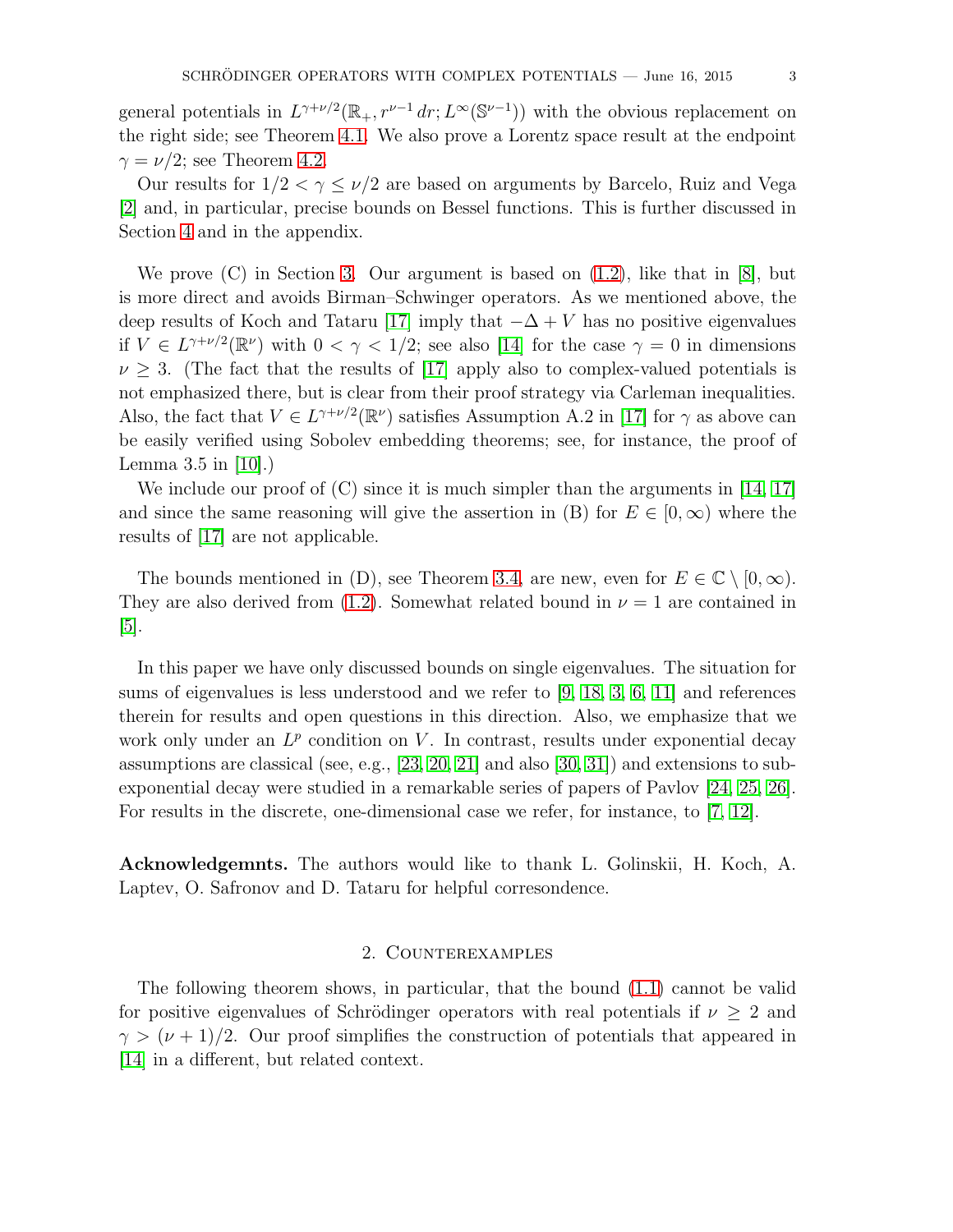<span id="page-3-0"></span>**Theorem 2.1.** For any  $\nu \geq 2$  there is a sequence of potentials  $V_n : \mathbb{R}^{\nu} \to \mathbb{R}, n \in \mathbb{N}$ , such that 1 is an eigenvalue of  $-\Delta + V$  in  $L^2(\mathbb{R}^{\nu})$  and

$$
|V_n(x)| \le \frac{C}{n+|x_1|+|x'|^2}
$$
,  $x = (x_1, x') \in \mathbb{R} \times \mathbb{R}^{\nu-1}$ ,

with  $C > 0$  independent of n. In particular, for any  $p > (\nu + 1)/2$ ,

$$
||V_n||_{L^p} \to 0 \quad as \quad n \to \infty \, .
$$

*Proof.* We look for an eigenfunction of the form  $\psi(x) = w(x) \sin x_1$ . Then

$$
-\Delta \psi = \psi - 2(\partial_x w) \cos x_1 - (\Delta w) \sin x_1,
$$

so the eigenvalue equation will be satisfied if we set

$$
V := 2\frac{\partial_1 w}{w} \cot x_1 + \frac{\Delta w}{w}.
$$

We need to choose w in such a way that  $\psi \in L^2$  and that V satisfies the required bounds. In particular,  $\partial_1 w$  needs to vanish where sin  $x_1$  does. In order to achieve this, we set

$$
g(x_1) := 4 \int_0^{x_1} \sin^2 y \, dy = 2x_1 - \sin(2x_1)
$$

and

$$
w_n(x) := (n^2 + g(x_1)^2 + |x'|^4)^{-\alpha}.
$$

The potential  $V_n$  is defined with  $w_n$  in place of w. The parameter n here is not necessarily an integer, but we do require later that  $n \geq 1$ . Finally, the parameter  $\alpha$ will be chosen so that  $w \in L^2(\mathbb{R}^{\nu})$  (which implies  $\psi \in L^2(\mathbb{R}^{\nu})$ ). Note that

$$
\int_{\mathbb{R}^{\nu}} |w_n(x)|^2 dx = 2|\mathbb{S}^{\nu-2}| \int_0^{\infty} (n^2 + g(x_1)^2)^{-2\alpha + (\nu-1)/2} dx_1 \int_0^{\infty} \frac{r^{\nu-2} dr}{(1+r^4)^{2\alpha}}
$$

is finite provided  $\alpha > \nu/4$ , which we assume in the following. We do not keep track of the dependence of our estimates on  $\alpha$ .

A quick computation shows that

$$
V_n = -\frac{4\alpha}{m_n}gg'\cot x_1 + \frac{4\alpha(\alpha+1)}{m_n^2}\left(g^2(g')^2 + 4|x'|^6\right) - \frac{2\alpha}{m_n}\left((g')^2 + gg'' + 2(\nu+1)|x'|^2\right)
$$

with  $m_n(x) := n^2 + g(x_1)^2 + |x'|^4$ . Note that  $g' \cot x_1 = 4 \sin x_1 \cos x_1$  is bounded. Moreover,  $|g|, |x'|^2 \le m_n^{1/2}$  and  $|g'|, |g''| \le C$ , so

$$
|V_n| \leq C \left( m_n^{-1/2} + m_n^{-1} \right) \, .
$$

Using  $n \geq 1$ , we find  $m_n^{-1} \leq n^{-1}m_n^{-1/2} \leq m_n^{-1/2}$ , so  $|V_n| \leq Cm_n^{-1/2}$ . This bound is equivalent to the one stated in the theorem.

Finally, we note that by scaling

$$
\int_{\mathbb{R}^{\nu}} |V_n|^p \, dx \le C \int_{\mathbb{R}^{\nu}} \frac{dx}{(n+|x_1|+|x'|^2)^p} = n^{-p + (\nu+1)/2} C \int_{\mathbb{R}^{\nu}} \frac{dx}{(1+|x_1|+|x'|^2)^p}
$$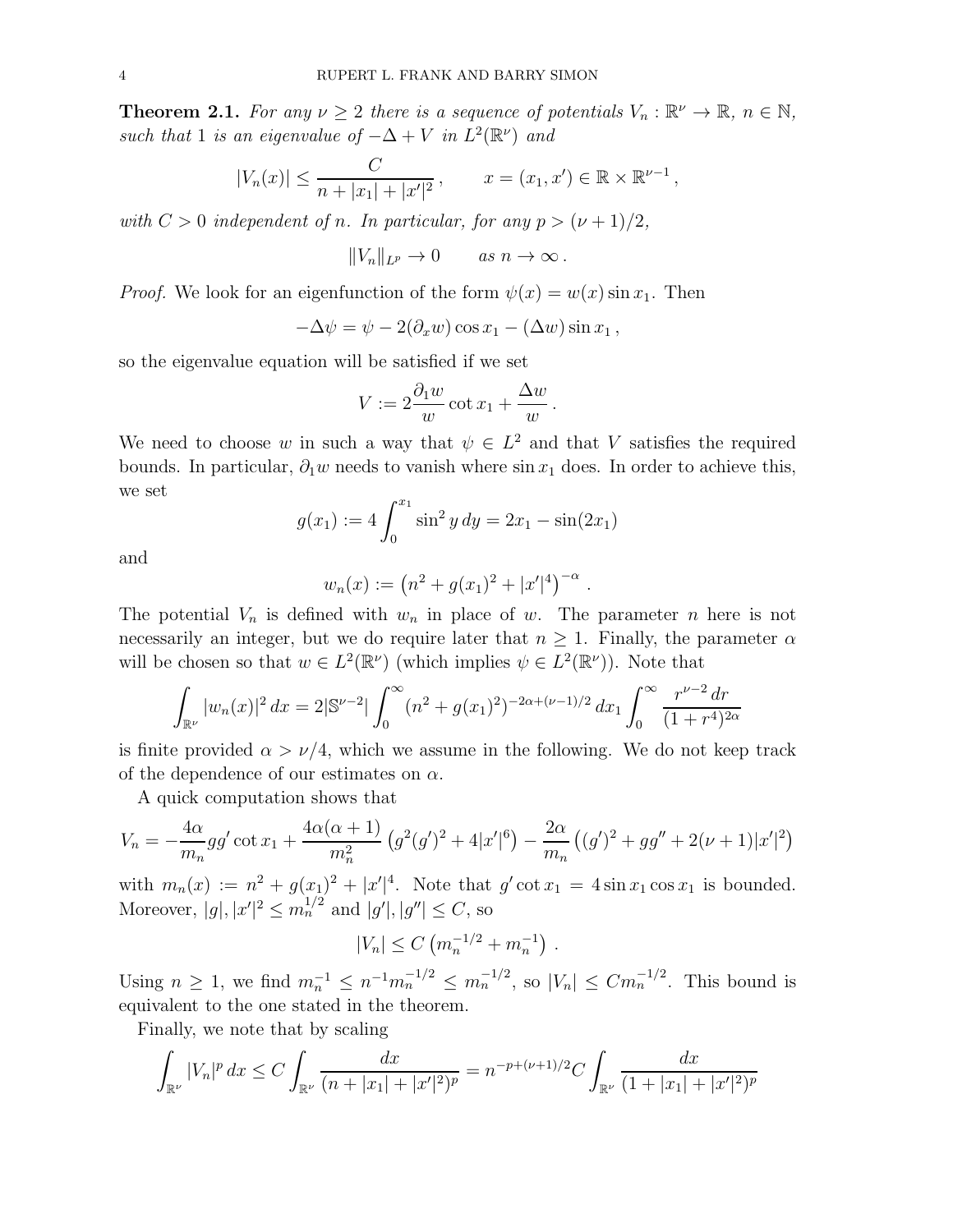For  $p > (\nu + 1)/2$ , the right side tends to zero since  $(1 + |x_1| + |x'|^2)^{-1} \in L^p$  in this case. This finishes the proof of the theorem.

We emphasize that the eigenfunctions corresponding to the eigenvalue 1 of  $-\Delta + V_n$ can have arbitrarily fast or slow (consistent with being square-integrable) algebraic decay in  $|x_1|+|x'|^2$ . We also note that (for fixed *n*) the potential  $V_n$  has the asymptotic behavior

$$
V_n(x) = -\frac{16\alpha x_1 \sin^2(2x_1)}{4|x_1|^2 + |x'|^4} + \frac{16\alpha(\alpha+1)|x'|^6}{(4|x_1|^2 + |x'|^4)^2} - \frac{4\alpha(4x_1 \cos(2x_1) + (\nu+1)|x'|^2)}{4|x_1|^2 + |x'|^4} + O((|x_1| + |x'|^2)^{-2})
$$

as  $|x_1| + |x'|^2 \to \infty$ .

Our next theorem shows, in particular, that the bound [\(1.1\)](#page-0-0) cannot be valid for positive eigenvalues of Schrödinger operators with real, radial potentials if  $\nu \geq 1$  and  $\gamma > 1/2$ . Our proof extends the Wigner–von Neumann construction [\[35\]](#page-19-3) (see also [\[27\]](#page-19-4)) to arbitrary dimensions  $\nu \geq 1$ .

<span id="page-4-0"></span>**Theorem 2.2.** For any  $\nu \geq 1$  there is a sequence of radial potentials  $V_n : \mathbb{R}^{\nu} \to \mathbb{R}$ ,  $n \in \mathbb{N}$ , such that 1 is an eigenvalue of  $-\Delta + V$  in  $L^2(\mathbb{R}^{\nu})$  and

$$
|V_n(x)| \leq \frac{C}{n+|x|}, \qquad x \in \mathbb{R}^\nu,
$$

with  $C > 0$  independent of n. In particular, for any  $p > \nu$ ,

$$
||V_n||_{L^p} \to 0 \quad as \quad n \to \infty \, .
$$

*Proof.* We first observe that we may assume  $\nu \geq 2$ . Indeed, for  $\nu = 1$  we simply extend  $V_n$  from  $\nu = 3$  to an even function on R. The proof below will show that the corresponding eigenfunction  $\psi_n$  is radial and we can extend  $r\psi_n$  to an odd function on R which will satisfy the correct equation.

Now let  $\nu \geq 2$ . We look for an eigenfunction of the form

$$
\psi(x) = \varphi(r)w(r), \qquad r = |x|,
$$

where  $\varphi$  is a radial function solving  $-\Delta\varphi = \varphi$  in  $\mathbb{R}^{\nu}$  (in particular,  $\varphi$  is regular at the origin). It is known that, up to a multiplicative constant,  $\varphi(r) = r^{-(\nu-2)/2} J_{(\nu-2)/2}(r)$ , where  $J_{(\nu-2)/2}$  is a Bessel function. This follows from Bessel's equation

$$
-J''_{(\nu-2)/2} - r^{-1}J'_{(\nu-2)/2} + \left(\frac{\nu-2}{2}\right)^2 r^{-2}J_{(\nu-2)/2} = J_{(\nu-2)/2},
$$

as well as

<span id="page-4-2"></span>
$$
J_{(\nu-2)/2}(r) \sim \Gamma(\nu/2)^{-1} (r/2)^{(\nu-2)/2}
$$
 as  $r \to 0$ . (2.1)

In the following we make use of the asymptotics

<span id="page-4-1"></span>
$$
J_{(\nu-2)/2}(r) = \sqrt{\frac{2}{\pi r}} \sin(r - \pi(\nu - 3)/4) + O(r^{-3/2}) \quad \text{as } r \to \infty,
$$
 (2.2)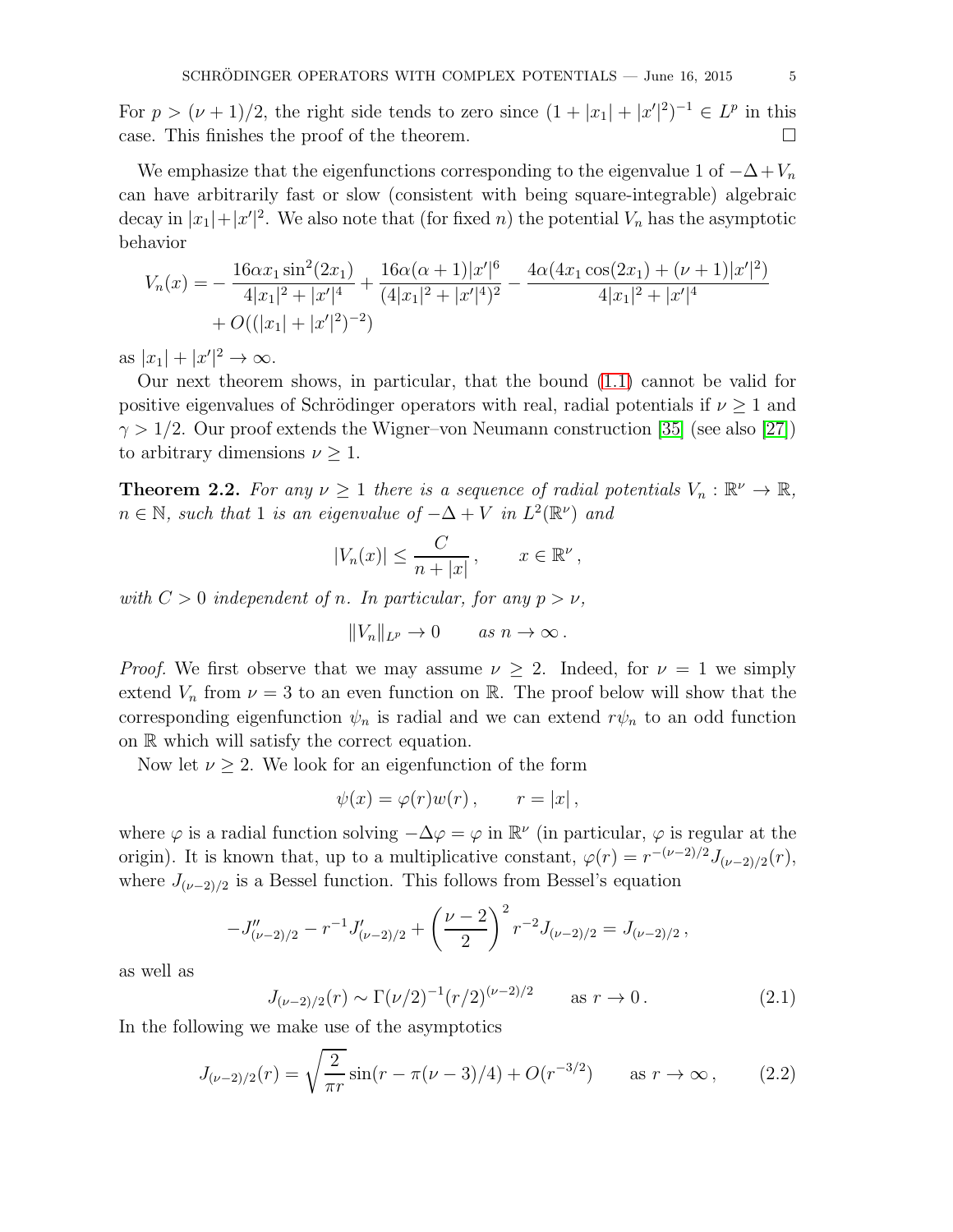which may also be differentiated with respect to r. (These asymptotics can be proved using Jost solutions, without referring to the theory of Bessel functions.) Using  $-\Delta\varphi =$  $\varphi$  we find

$$
-\Delta \psi = \psi - w'(2\varphi' + (\nu - 1)r^{-1}\varphi) - \varphi w''
$$

with  $(\cdot)' = \partial/\partial r$ . Therefore, the eigenvalue equation for  $\psi$  will be satisfied if we set

$$
V := \frac{w'}{w} \frac{2\varphi' + (\nu - 1)r^{-1}\varphi}{\varphi} + \frac{w''}{w}.
$$

As usual, we want that  $w'$  vanishes where  $\varphi$  vanishes and therefore we define

$$
g(r) := \int_0^r \varphi(s)^2 s^{\nu - 1} ds = \int_0^r J_{(\nu - 2)/2}(s)^2 s ds
$$

The asymptotics [\(2.2\)](#page-4-1) show that

<span id="page-5-0"></span>
$$
\lim_{r \to \infty} r^{-1} g(r) = \pi^{-1}
$$
\n(2.3)

We now define

$$
w_n(r) := (n^2 + g(r)^2)^{-\alpha}
$$

and we define  $V_n$  with  $w_n$  in place of w. As in the previous construction, the parameter n need not be an integer, but we will use later that  $n \geq 1$ . Finally, we will choose  $\alpha > \nu/4$ , which by [\(2.3\)](#page-5-0) will guarantee that  $\psi \in L^2(\mathbb{R}^{\nu})$ . As before we do not keep track of how our estimates depend on  $\alpha$ .

A quick computation shows that

<span id="page-5-2"></span>
$$
V_n = \frac{4\alpha(\alpha+1)}{m_n^2}g^2g'^2 - \frac{2\alpha}{m_n}\left(g'^2 + gg''\right) - \frac{2\alpha}{m_n}gg'\frac{2\varphi' + (\nu - 1)r^{-1}\varphi}{\varphi} \tag{2.4}
$$

with  $m_n(r) := n^2 + g(r)^2$ . We claim that we can bound

<span id="page-5-1"></span>
$$
|V_n| \le C \left( m_n^{-1/2} + m_n^{-1} \right) \tag{2.5}
$$

with C independent of n. Once this is shown we can use  $n \geq 1$  to bound  $m_n^{-1} \leq$  $n^{-1}m_n^{-1/2} \le m_n^{-1/2}$  and obtain  $|V_n| \le Cm_n^{-1/2}$  which, in view of [\(2.3\)](#page-5-0), is equivalent to the bound stated in the theorem. Clearly this bound will imply  $||V_n||_{L^p} \to 0$  if  $p > \nu$ .

Thus, it remains to prove [\(2.5\)](#page-5-1). Using [\(2.1\)](#page-4-2) and [\(2.2\)](#page-4-1) we obtain  $g \n\t\leq m_n^{1/2}$  and  $|g'|, |g''| \leq C$ , which allows us to bound the first two terms on the right side of [\(2.4\)](#page-5-2) by  $C(m_n^{-1/2} + m_n^{-1})$ . In order to bound the last term, we use  $g' = \varphi^2 r^{\nu-1}$ , so

$$
g'\frac{2\varphi' + (\nu - 1)r^{-1}\varphi}{\varphi} = r^{\nu - 1}\varphi(2\varphi' + (\nu - 1)r^{-1}\varphi) = (r^{\nu - 1}\varphi^2)'
$$

Using again [\(2.1\)](#page-4-2) and [\(2.2\)](#page-4-1) we obtain  $|(r^{\nu-1}\varphi^2)'| \leq C$ , and therefore also the last term on the right side of [\(2.4\)](#page-5-2) is bounded by  $Cm<sub>n</sub><sup>-1/2</sup>$ . This completes the proof of [\(2.5\)](#page-5-1) and of the theorem.  $\hfill \square$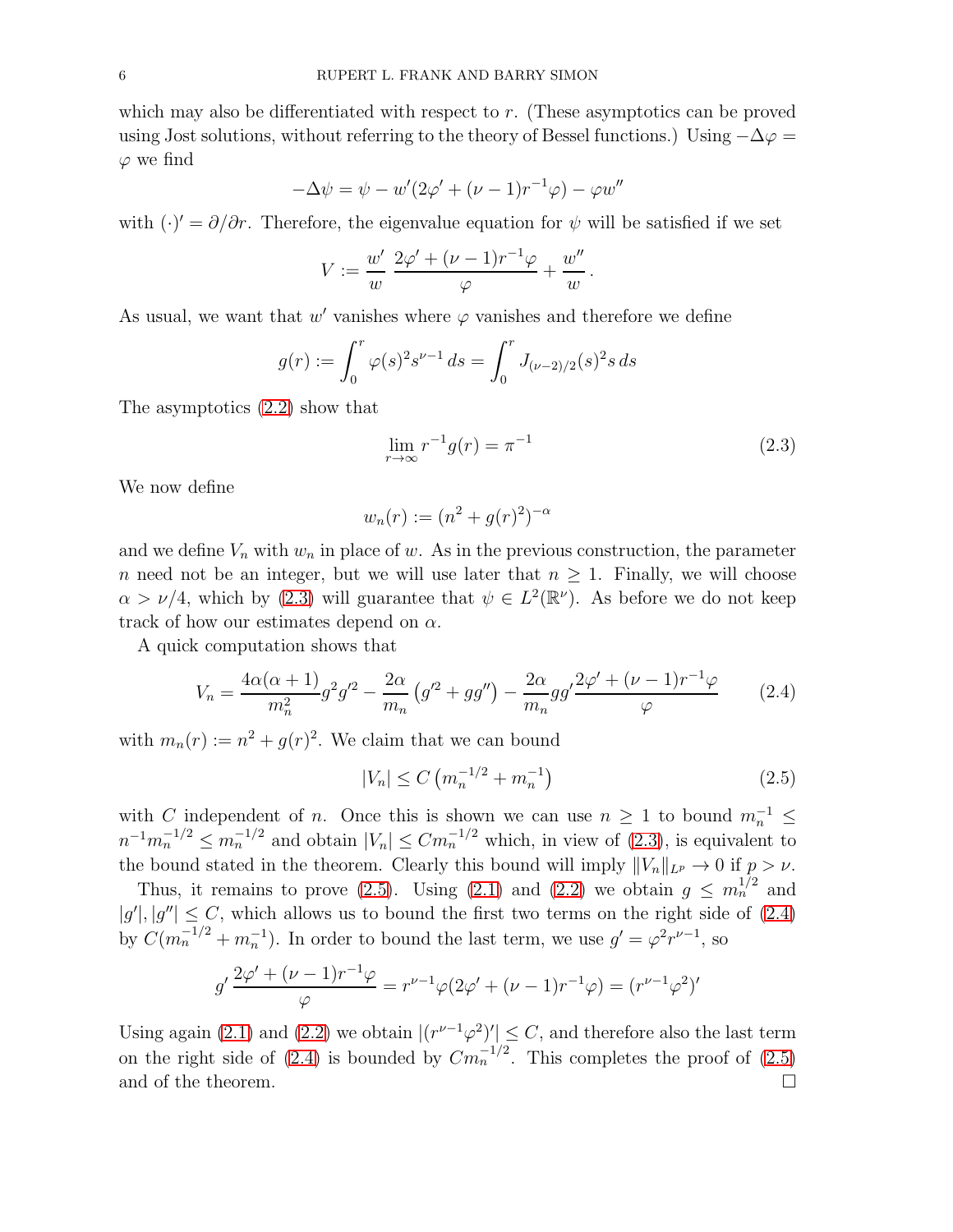3. BOUNDS FOR  $0 \leq \gamma \leq 1/2$ 

<span id="page-6-0"></span>In this section we review the proofs in [\[8\]](#page-18-4) and show that these bounds are also valid for positive eigenvalues. Moreover, we shall prove bounds for potentials which belong to spaces of the form  $L^{\gamma_1+\nu/2}+L^{\gamma_2+\nu/2}$ .

Since we will use a similar argument later in Section [4](#page-8-2) we formulate the general principle in abstract terms.

<span id="page-6-2"></span>**Proposition 3.1.** Let X be a separable complex Banach space of functions on  $\mathbb{R}^{\nu}$  such that  $L^2(\mathbb{R}^{\nu}) \cap X$  is dense in X and such that the duality pairing  $X^* \times X \to \mathbb{C}$  extends the inner product in  $L^2(\mathbb{R}^{\nu})$ . Assume that

<span id="page-6-3"></span>
$$
\|(-\Delta - z)^{-1}\|_{X \to X^*} \le N(z),\tag{3.1}
$$

where  $N(z)$  is finite for  $z \in \mathbb{C} \setminus [0,\infty)$  and continuous up to  $[0,\infty) \setminus I$  for some set  $I \subset [0,\infty)$ . Assume that multiplication by  $V : \mathbb{R}^{\nu} \to \mathbb{C}$  is a bounded operator from X to X<sup>\*</sup>. Then, if  $E \in \mathbb{C} \setminus I$  is an eigenvalue of  $-\Delta + V$  in  $L^2(\mathbb{R}^{\nu})$  with an eigenfunction in  $X^*$ , then

$$
1 \leq N(E) ||V||_{X^* \to X}.
$$

*Proof.* We give the proof only for  $E \in [0,\infty) \setminus I$ , the case  $E \in \mathbb{C} \setminus [0,\infty)$  being similar (and easier). We denote the eigenfunction by  $\psi$  and observe that, since  $\psi \in X^*$  and since multiplication by V is bounded from  $X^*$  to  $X$ ,

<span id="page-6-1"></span>
$$
||V\psi||_X \le ||V||_{X^* \to X} ||\psi||_{X^*},
$$
\n(3.2)

so  $V\psi \in X$ . Since  $(-\Delta - E - i\varepsilon)^{-1}$  is bounded from X to  $X^*$  and since, by the eigenvalue equation,

$$
\psi_{\varepsilon} := (-\Delta - E - i\varepsilon)^{-1}(-\Delta - E)\psi = -(-\Delta - E - i\varepsilon)^{-1}(V\psi),
$$

we infer that  $\psi_{\varepsilon} \in X^*$  and

$$
\|\psi_{\varepsilon}\|_{X^*} \leq N(E + i\varepsilon) \|V\psi\|_X.
$$

Since  $N(E + i\varepsilon) \to N(E)$  as  $\varepsilon \to 0$ , we see that the  $\psi_{\varepsilon}$  are uniformly bounded in  $X^*$ and so they have a limit point in the weak-\* topology of  $X^*$ . On the other hand, by dominated convergence in Fourier space, one easily verifies that  $\psi_{\varepsilon} \to \psi$  strongly (and hence also weakly) in  $L^2(\mathbb{R}^{\nu})$ . Since  $L^2(\mathbb{R}^{\nu}) \cap X$  is dense in X and since the duality pairing  $X^* \times X \to \mathbb{C}$  extends the inner product in  $L^2(\mathbb{R}^{\nu})$ , we infer that the limit point in the weak-<sup>\*</sup> topology of  $X^*$  is unique and given by  $\psi$ . Moreover, by lower semi-continuity of the norm,

$$
\|\psi\|_{X^*} \le \liminf_{\varepsilon \to 0} \|\psi_{\varepsilon}\|_{X^*} \le \liminf_{\varepsilon \to 0} N(E + i\varepsilon) \|V\psi\|_{X} = N(E) \|V\psi\|_{X}
$$

This, together with the bound  $(3.2)$ , implies the bound in the proposition.

Our first application of the abstract principle yields the following theorem, which extends the bound of [\[8\]](#page-18-4) to positive eigenvalues.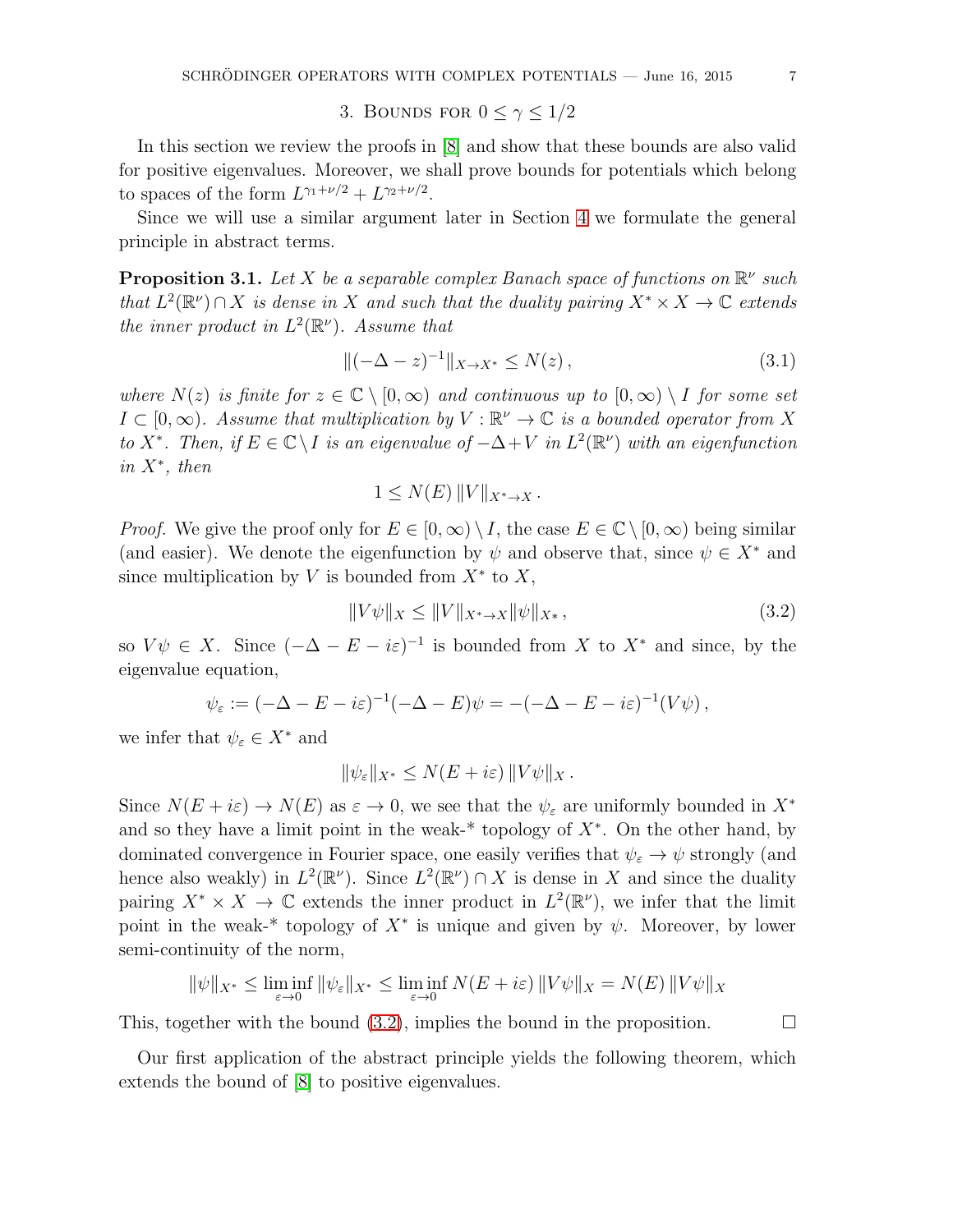<span id="page-7-1"></span>**Theorem 3.2.** Let  $\nu \geq 2$ ,  $0 < \gamma \leq 1/2$  and  $V \in L^{\gamma + \nu/2}(\mathbb{R}^{\nu})$ . Then any eigenvalue E of  $-\Delta + V$  in  $L^2(\mathbb{R}^{\nu})$  satisfies

$$
|E|^{\gamma} \le C_{\gamma,\nu} \int_{\mathbb{R}^{\nu}} |V|^{\gamma + \nu/2} dx
$$

with  $C_{\gamma,\nu}$  independent of V. Moreover, if  $\nu \geq 3$  and

$$
\int_{\mathbb{R}^{\nu}} |V|^{\nu/2} dx < C_{\nu},
$$

then  $-\Delta + V$  in  $L^2(\mathbb{R}^{\nu})$  has no eigenvalue.

*Proof.* We apply Proposition [3.1](#page-6-2) with  $X = L^p(\mathbb{R}^{\nu})$ , where p is defined by  $p/(2 - p) =$  $\gamma + \nu/2$ , so that the assumptions on  $\gamma$  become  $2\nu/(\nu+2) < p \leq 2(\nu+1)/(\nu+3)$ . Since  $-\Delta + V$  is defined via m-sectorial forms, we know a-priori that an eigenfunction satisfies  $\psi \in H^1(\mathbb{R}^{\nu})$  and so, by Sobolev embedding theorems,  $\psi \in L^{p'}(\mathbb{R}^{\nu}) = X^*$ . Note also that, by Hölder's inequality,

$$
||V||_{X^* \to X} = ||V||_{p/(2-p)}
$$

According to the Kenig–Ruiz–Sogge bound [\(1.2\)](#page-1-0) assumption [\(3.1\)](#page-6-3) is satisfied with  $N(z) = C|z|^{-\nu/2+\nu/p-1}$  and  $I = \{0\}$ . Therefore the claimed bound follows from Proposition [3.1.](#page-6-2) The second part of the theorem is proved similarly, taking  $\gamma = 0$ ,  $I = \emptyset$  and noting that for  $\nu \geq 3$  the bound [\(1.2\)](#page-1-0) holds also for  $p = 2\nu/(\nu + 2)$ . This completes the proof. completes the proof.

Remark 3.3. In a similar spirit we note that if  $\nu = 1$  and  $V \in L^1(\mathbb{R})$  (possibly complex-valued), then  $-d^2/dx^2 + V(x)$  in  $L^2(\mathbb{R})$  has no positive eigenvalue. Thus the restriction that the bound  $|E|^{1/2} \le (1/2) ||V||_1$  holds only for eigenvalues  $E \in$  $\mathbb{C} \setminus (0,\infty)$ , which appears frequently in the literature, is unnecessary. (The absence of positive eigenvalues follows from standard Jost function techniques which show that for  $k > 0$  the equation  $-\psi'' + V\psi = k^2\psi$  has two solutions  $\psi_+$  and  $\psi_-$  with  $\psi_{\pm}(x) \sim e^{\pm i k x}$  as  $x \to \infty$ , so no solution of this equation is square integrable. These arguments go back at least to Titchmarsh [\[33\]](#page-19-16).)

<span id="page-7-0"></span>**Proposition 3.4.** Let  $V_1 \in L^{\gamma_1 + \nu/2}(\mathbb{R}^{\nu})$ ,  $V_2 \in L^{\gamma_2 + \nu/2}(\mathbb{R}^{\nu})$ , where  $0 < \gamma_1 < \gamma_2 \leq 1/2$ if  $\nu = 2$  and  $0 \le \gamma_1 < \gamma_2 \le 1/2$  if  $\nu \ge 3$ . Then any eigenvalue  $E \in \mathbb{C} \setminus \{0\}$  of  $-\Delta + V_1 + V_2$  in  $L^2(\mathbb{R}^{\nu})$  satisfies

$$
|E|^{-\gamma_1} \int_{\mathbb{R}^\nu} |V_1|^{\gamma_1+\nu/2} \, dx + |E|^{-\gamma_2} \int_{\mathbb{R}^\nu} |V|^{\gamma_2+\nu/2} \, dx \geq c_{\gamma_1, \gamma_2, \nu} > 0 \, .
$$

Proof. Again we prove this only for positive eigenvalues, the other case being simpler. Let  $\psi$  be the eigenfunction and let  $\varepsilon > 0$  be a small parameter. We denote  $S_{\varepsilon} :=$  $| -\Delta - E - i\varepsilon |(-\Delta - E - i\varepsilon)^{-1}$  and  $\varphi_{\varepsilon} := | -\Delta - E - i\varepsilon |^{1/2}\psi$ , where  $\psi$  is the eigenfunction. Since  $\psi \in H^1(\mathbb{R}^\nu)$ ,  $\varphi_\varepsilon \in L^2(\mathbb{R}^\nu)$ . We can write the eigenvalue equation in the form

$$
S_{\varepsilon}| - \Delta - E - i\varepsilon|^{-1/2}V| - \Delta - E - i\varepsilon|^{-1/2}\varphi_{\varepsilon} = -\frac{-\Delta - E}{-\Delta - E - i\varepsilon}\varphi_{\varepsilon}.
$$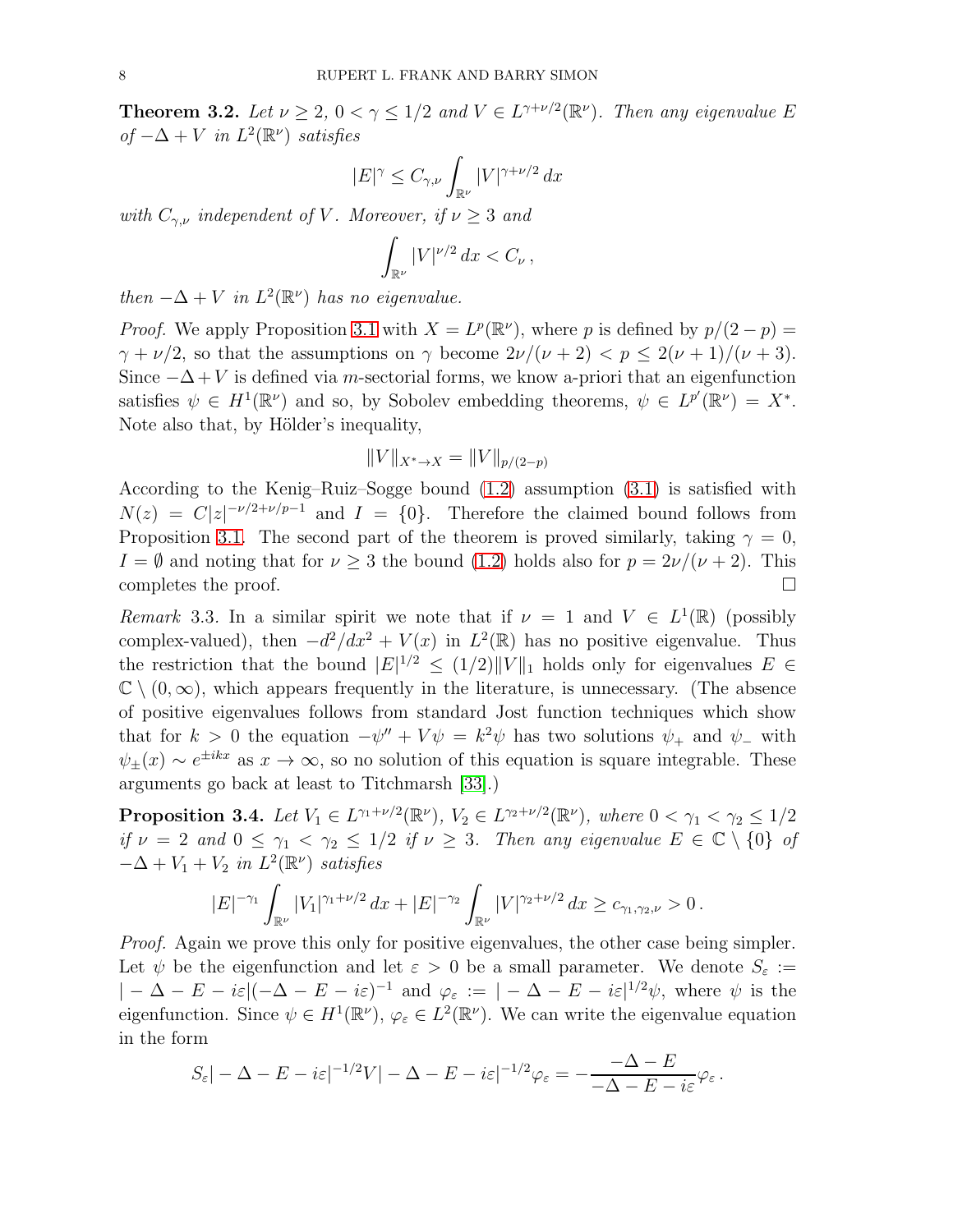Therefore,

$$
\left\| \frac{-\Delta - E}{-\Delta - E - i\varepsilon} \varphi_{\varepsilon} \right\| = \|S_{\varepsilon}| - \Delta - E - i\varepsilon|^{-1/2} V| - \Delta - E - i\varepsilon|^{-1/2} \varphi_{\varepsilon}\|
$$
  
\n
$$
\leq (||S_{\varepsilon}| - \Delta - E - i\varepsilon|^{-1/2} V_1| - \Delta - E - i\varepsilon|^{-1/2}||
$$
  
\n
$$
+ ||S_{\varepsilon}| - \Delta - E - i\varepsilon|^{-1/2} V_2| - \Delta - E - i\varepsilon|^{-1/2}||) ||\varphi_{\varepsilon}||.
$$
\n(3.3)

Since the operator norm of  $AB$  equals that of  $BA$ , we have

$$
||S_{\varepsilon}| - \Delta - E - i\varepsilon|^{-1/2}V_j| - \Delta - E - i\varepsilon|^{-1/2}|| = ||(\operatorname{sgn} V_j)|V_j|^{1/2}(-\Delta - E - i\varepsilon)^{-1}|V_j|^{1/2}||
$$
  
and as in [8] the Konic-Ruiz-Sorge bound (1.2) implies that

and, as in [\[8\]](#page-18-4), the Kenig–Ruiz–Sogge bound [\(1.2\)](#page-1-0) implies that

$$
\left\|(\operatorname{sgn} V_j)|V_j|^{1/2}(-\Delta - E - i\varepsilon)^{-1}|V_j|^{1/2}\right\| \le C(|E|^2 + \varepsilon^2)^{-\gamma_j/(2\gamma_j + \nu)}\|V_j\|_{\gamma_j + \nu/2}.
$$

Inserting this into [\(3.3\)](#page-8-3) we obtain

$$
\left\| \frac{-\Delta - E}{-\Delta - E - i\varepsilon} \varphi_{\varepsilon} \right\| \le C \left( (|E|^2 + \varepsilon^2)^{-\gamma_1/(2\gamma_1 + \nu)} \|V_1\|_{\gamma_1 + \nu/2} + (|E|^2 + \varepsilon^2)^{-\gamma_2/(2\gamma_2 + \nu)} \|V_2\|_{\gamma_2 + \nu/2} \right) \|\varphi_{\varepsilon}\|.
$$
 (3.4)

Finally, we observe that  $\|\varphi_{\varepsilon}\| \leq \|\varphi\| < \infty$  and that  $\frac{-\Delta - E}{-\Delta - E - i\varepsilon}\varphi_{\varepsilon} \to \varphi$  in  $L^2(\mathbb{R}^{\nu})$  (by dominated convergence in Fourier space. Thus, as  $\varepsilon \to 0$ , we obtain the claimed bound in the theorem. in the theorem.

<span id="page-8-3"></span>4. BOUNDS FOR  $1/2 < \gamma < \nu/2$ 

<span id="page-8-2"></span>4.1. **Eigenvalue bounds.** In this section we show that [\(1.1\)](#page-0-0) holds for  $1/2 < \gamma <$  $\nu/2$  if V is radial and, more generally, if for every  $r > 0$ ,  $V(r\omega)$  is replaced by ess-sup<sub> $\omega \in \mathbb{S}^{\nu-1}$ </sub>  $|V(r\omega)|$ . The precise statement is

<span id="page-8-0"></span>**Theorem 4.1.** Let  $\nu \geq 2$  and  $1/2 < \gamma < \nu/2$ . Then

$$
|E|^\gamma \leq C_{\gamma,\nu} \int_0^\infty \|V(r\,\cdot\,)\|_{L^\infty(\mathbb{S}^{\nu-1})}^{\gamma+\nu/2} r^{\nu-1}\,dr\,.
$$

At the endpoint  $\gamma = \nu/2$  we have the following bound

<span id="page-8-1"></span>**Theorem 4.2.** Let  $\nu \geq 2$ . Then

$$
|E|^{\nu/2} \le C_{\nu} \left( \int_0^\infty |\{r>0 : \text{ess-sup}_{\omega \in \mathbb{S}^{\nu-1}} |V(r\omega)| > \tau \}^{\frac{1}{\nu}}_{\nu} d\tau \right)^{\nu},
$$

where  $|\cdot|_{\nu}$  denotes the measure  $\left|\mathbb{S}^{\nu-1}\right| r^{\nu-1} dr$  on  $(0,\infty)$ 

Note that the integral on the right side in the theorem is the norm in the Lorentz space  $L^{\nu,1}(\mathbb{R}_+, r^{\nu-1} dr; L^{\infty}(\mathbb{S}^{\nu-1})).$ 

We will deduce Theorems [4.1](#page-8-0) and [4.2](#page-8-1) from the following two resolvent bounds. The first one will imply Theorem [4.1.](#page-8-0)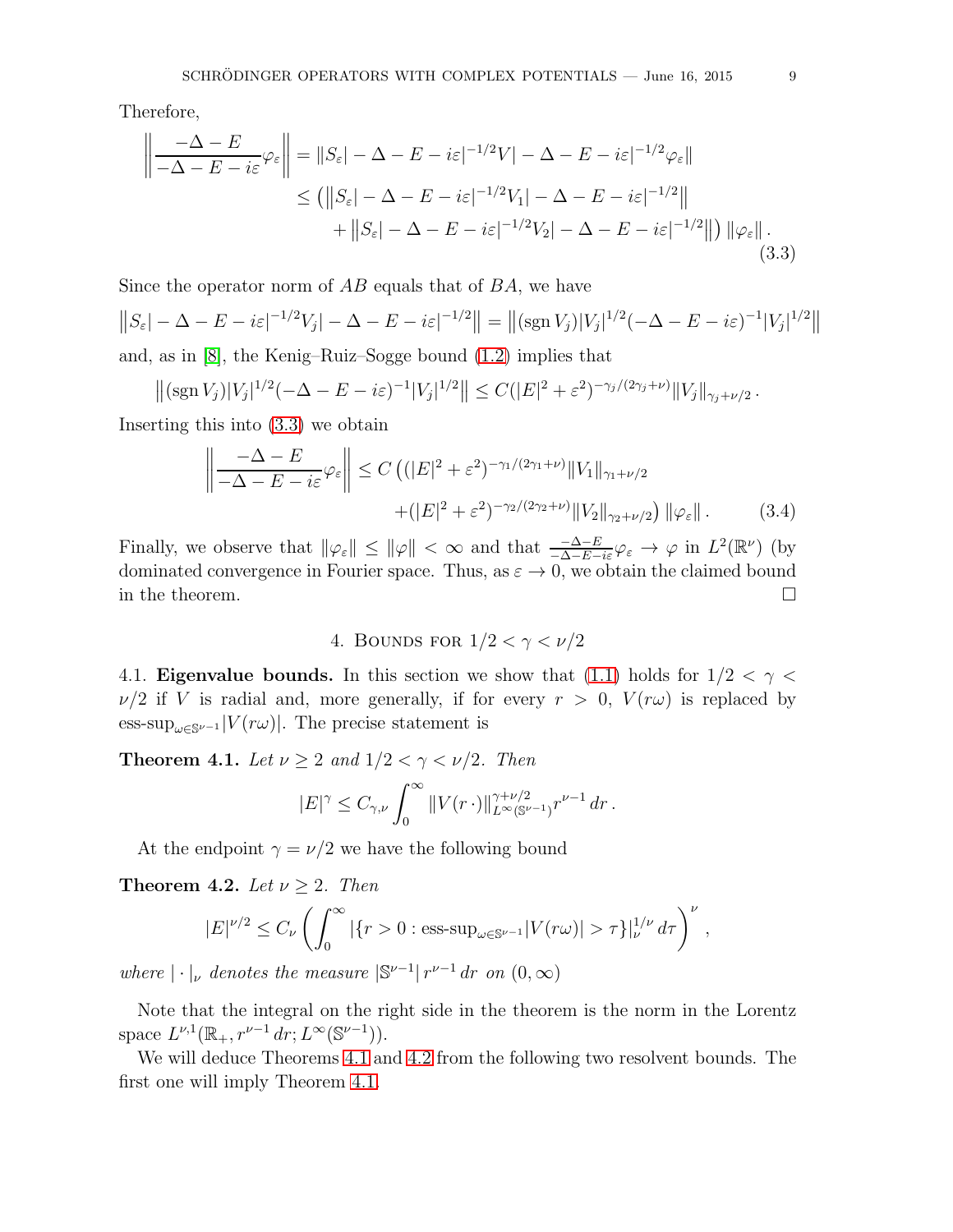<span id="page-9-0"></span>**Theorem 4.3.** Let  $\nu \geq 2$  and  $2(\nu + 1)/(\nu + 3) < p < 2\nu/(\nu + 1)$ . Then for all  $f \in L^p(\mathbb{R}_+, r^{\nu-1} dr; L^2(\mathbb{S}^{\nu-1}))$  and  $z \in \mathbb{C} \setminus [0, \infty)$ ,

$$
\left(\int_0^\infty \left(\int_{\mathbb{S}^{\nu-1}} |((-\Delta-z)^{-1}f)(r\omega)|^2 d\omega\right)^{p'/2} r^{\nu-1} dr\right)^{1/p'}
$$
  

$$
\leq C_{p,\nu} |z|^{-\nu/2+\nu/p-1} \left(\int_0^\infty \left(\int_{\mathbb{S}^{\nu-1}} |f(r\omega)|^2 d\omega\right)^{p/2} r^{\nu-1} dr\right)^{1/p}
$$

.

As explained in the introduction, we think of Theorem [4.3](#page-9-0) as the analogue of the uniform Sobolev bounds by Kenig–Ruiz–Sogge [\[16\]](#page-19-7) which correspond to the range  $2\nu/(\nu+2) < p \leq 2(\nu+1)/(\nu+3)$ , see [\(1.2\)](#page-1-0). Since uniform resolvent bounds imply Fourier restriction bounds (since  $(-\Delta - \lambda - i\varepsilon)^{-1} - (-\Delta - \lambda + i\varepsilon)^{-1} \to 2\pi i \delta(-\Delta - \lambda)$  as  $\varepsilon \to 0+$ ), the Knapp counterexample [\[32\]](#page-19-17) shows that [\(1.2\)](#page-1-0) cannot hold for larger values of  $p$ . However, as we show, larger values of  $p$  can be achieved by considering mixed norm spaces. The use of mixed norm spaces in the context of Fourier restriction bounds seems to have first appeared in Vega [\[34\]](#page-19-18), who proved the corresponding restriction inequality in the range  $2(\nu+1)/(\nu+3) < p < 2\nu/(\nu+1)$  in dimensions  $\nu \geq 3$ ; see also [\[13\]](#page-18-14) where  $\nu = 2$  is included as well. Our resolvent bound seems to be new, although our arguments follow closely those of Barcelo–Ruiz–Vega [\[2\]](#page-18-6), and our assumption  $p < 2\nu/(\nu+1)$  is optimal, since the results of [\[13\]](#page-18-14) show that the corresponding Fourier restriction bound does not hold for  $p \geq 2\nu/(\nu+1)$ .

The following bound will imply Theorem [4.2.](#page-8-1) As we will see, it is a rather straightforward consequence of the main result of [\[2\]](#page-18-6).

<span id="page-9-1"></span>**Theorem 4.4.** Let  $\nu \geq 2$  and let V be a non-negative, measurable function with

$$
||V||_{L^{\nu,1}(\mathbb{R}_+,r^{\nu-1}dr;L^{\infty}(\mathbb{S}^{\nu-1}))} = \int_0^{\infty} |\{r>0: \text{ess-sup}_{\omega \in \mathbb{S}^{\nu-1}}|V(r\omega)| > \tau\}|_{\nu}^{1/\nu} d\tau < \infty.
$$
  
Then, for all  $f \in L^2(\mathbb{R}^{\nu}, V^{-1}dx) \cap L^2(\mathbb{R}^{\nu})$  and  $z \in \mathbb{C} \setminus [0,\infty)$ ,  

$$
\int_{\mathbb{R}^{\nu}} |(-\Delta - z)^{-1}f|^2 V dx \leq C|z|^{-1} ||V||_{L^{\nu,1}(\mathbb{R}_+,r^{\nu-1}dr;L^{\infty}(\mathbb{S}^{\nu-1}))} \int_{\mathbb{R}^{\nu}} |f|^2 V^{-1} dx.
$$

Theorem [4.1](#page-8-0) follows from Theorem [4.3](#page-9-0) by Proposition [3.1](#page-6-2) with the choice  $X =$  $L^p(\mathbb{R}_+, r^{\nu-1} dr; L^2(\mathbb{S}^{\nu-1}))$  in the same way as Theorem [3.2](#page-7-1) was derived from [\(1.2\)](#page-1-0). Similarly, Theorem [4.2](#page-8-1) follows from Theorem [4.4](#page-9-1) by Proposition [3.1;](#page-6-2) here we set  $X = L<sup>2</sup>(w<sup>-1</sup>)$  where  $w = \max\{|V|, \delta G\}$ , where G is a strictly positive function in  $L^{\nu,1}(\mathbb{R}_+, r^{\nu-1} dr; L^{\infty}(\mathbb{S}^{\nu-1}))$  (for instance, a Gaussian) and  $\delta > 0$  is a small parameter. Having  $\delta > 0$  implies that  $L^2 \cap L^2(w^{-1})$  is dense in  $L^2(w^{-1})$ . Moreover, one easily verifies that

$$
||V||_{L^2(w)\to L^2(w^{-1})} \leq 1,
$$

so Proposition [3.1](#page-6-2) yields

$$
1 \leq C|z|^{-1} \|\max\{|V|, \delta G\}\|_{L^{\nu,1}(\mathbb{R}_+, r^{\nu-1} dr; L^{\infty}(\mathbb{S}^{\nu-1}))}
$$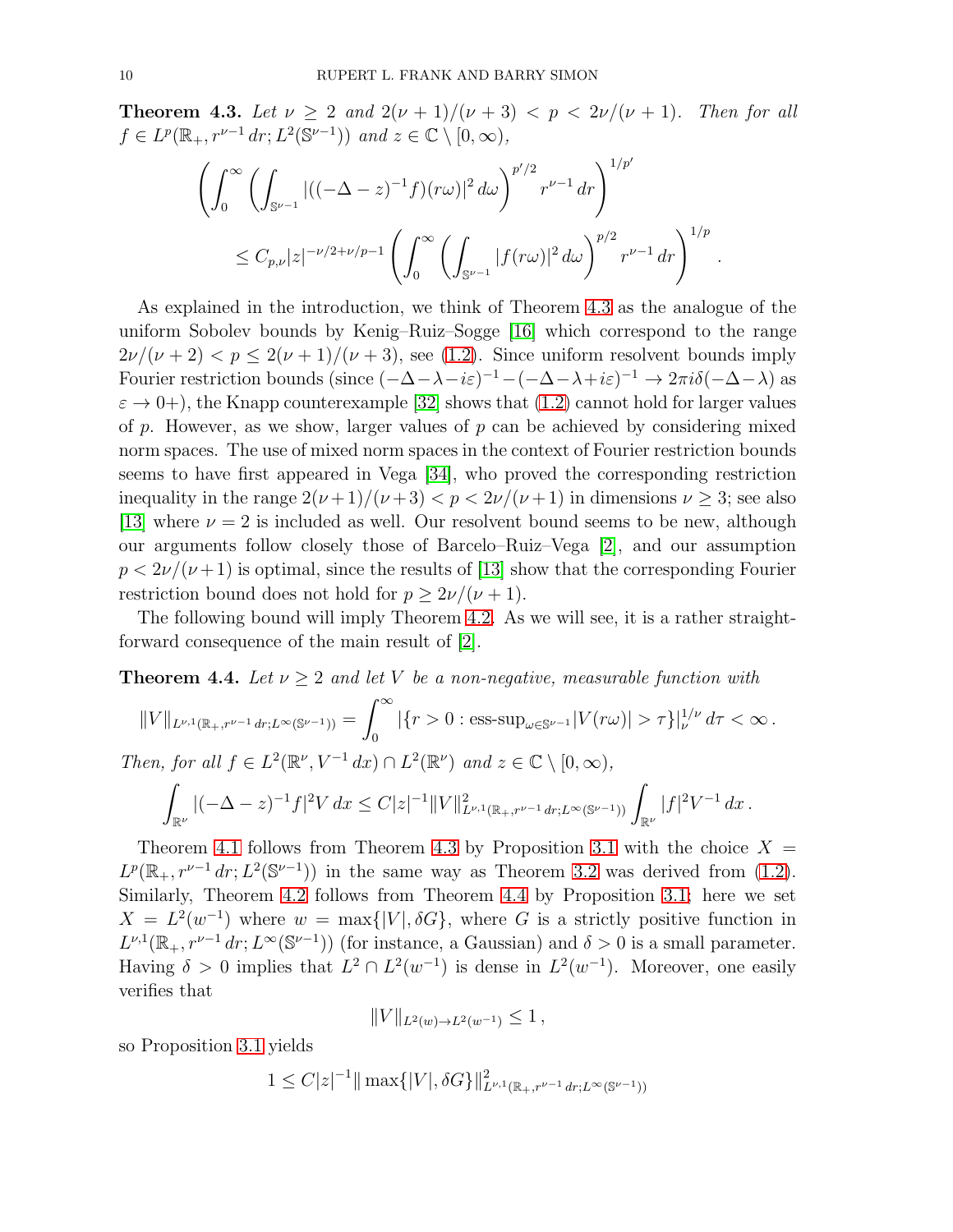and as  $\delta \to 0$  we obtain the claimed bound.

Thus, it remains to prove Theorems [4.3](#page-9-0) and [4.4.](#page-9-1)

4.2. **Proof of Theorem [4.3.](#page-9-0)** It is well known that on spherical harmonics of degree  $l \in \mathbb{N}_0$  the operator  $-\Delta$  acts as

$$
h_l := -\partial_r^2 - (\nu - 1)r^{-1}\partial_r + l(l + \nu - 2)r^{-2}.
$$

This operator, with an appropriate boundary condition at the origin (coming from the decomposition into spherical harmonics), is self-adjoint in  $L^2(\mathbb{R}_+, r^{\nu-1} dr)$ . It is well-known that the boundary values of the resolvent  $(h_l - \lambda - i0)^{-1}$  exist in suitably weighted spaces. The following proposition shows that these boundary values are bounded operators from  $L^p(\mathbb{R}_+, r^{\nu-1} dr)$  to  $L^{p'}(\mathbb{R}_+, r^{\nu-1} dr)$ . The key observation is that their norms are bounded uniformly in  $l \in \mathbb{N}_0$ .

<span id="page-10-1"></span>**Proposition 4.5.** For any  $\nu \geq 2$  and  $2\nu/(\nu+2) < p < 2\nu/(\nu+1)$ ,

$$
\sup_{l\in\mathbb{N}_0}\left\|(h_l-1-i0)^{-1}\right\|_{L^p(\mathbb{R}_+,r^{\nu-1})\to L^{p'}(\mathbb{R}_+,r^{\nu-1})}<\infty.
$$

To prove this proposition we use the following simple criterion for the boundedness of an integral operator from  $L^p$  to  $L^{p'}$ .

<span id="page-10-0"></span>**Lemma 4.6.** Let X and Y be measure spaces and  $k \in L^{p'}(X \times Y)$  for some  $1 \leq p \leq 2$ . Then  $(kf)(y) = \int_X k(x, y) f(x) dx$  defines a bounded operator from  $L^p(X)$  to  $L^{p'}(Y)$ with

$$
||k||_{L^p(X) \to L^{p'}(Y)} \leq ||k||_{L^{p'}(X \times Y)}.
$$

*Proof of Lemma [4.6.](#page-10-0)* By Minkowski's and Hölder's inequality

$$
||kf||_{p'}^{p'} = \int_{Y} \left| \int_{X} k(x, y) f(x) dx \right|^{p'} dy
$$
  
\n
$$
\leq \left( \int_{X} \left( \int_{Y} |k(x, y)|^{p'} dy \right)^{1/p'} |f(x)| dx \right)^{p'}
$$
  
\n
$$
\leq \left( \int_{X} \int_{Y} |k(x, y)|^{p'} dy dx \right) \left( \int_{X} |f(x)|^{p} dx \right)^{p'/p},
$$

which yields the claimed inequality.

Modulo a technical result about Bessel functions (Proposition [A.1\)](#page-15-0), which we prove in the appendix, we now give the

*Proof of Proposition [4.5.](#page-10-1)* According to Sturm–Liouville theory  $(h_l - 1 - i0)^{-1}$  is an integral operator with integral kernel

$$
(h_l - 1 - i0)^{-1}(r, r') = (rr')^{-(\nu - 2)/2} J_{\mu_l}(\min\{r, r'\}) H_{\mu_l}^{(1)}(\max\{r, r'\}),
$$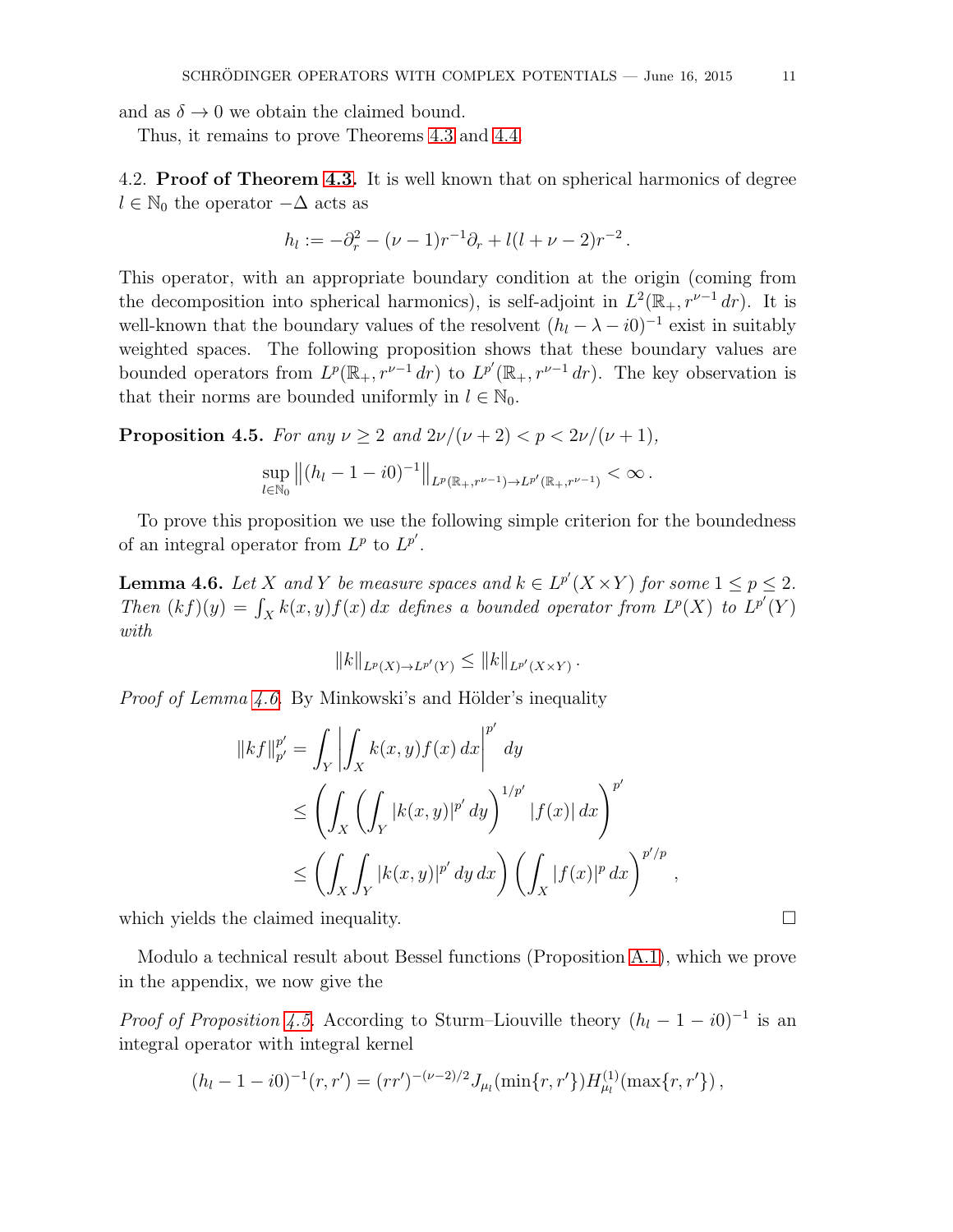where  $J_{\mu_l}$  and  $H_{\mu_l}^{(1)}$  are Bessel and Hankel functions, respectively, and where  $\mu_l =$  $l + (\nu - 2)/2$ . Thus, by Lemma [4.6,](#page-10-0)

$$
||(h_l - 1 - i0)^{-1}||_{L^p(\mathbb{R}_+, r^{\nu-1}) \to L^{p'}(\mathbb{R}_+, r^{\nu-1})}
$$
  
\n
$$
\leq 2 \int_0^\infty \int_r^\infty |J_{\mu_l}(r)|^{p'} |H_{\mu_l}(r')|^{p'} (rr')^{-p'(\nu-2)/2 + \nu - 1} dr' dr.
$$

The fact that the right side is finite and uniformly bounded in  $l$  follows from Proposi-tion [A.1](#page-15-0) in the appendix with  $q = p'$ . This completes the proof of the proposition.  $\Box$ 

In order to deduce Theorem [4.3](#page-9-0) from Proposition [4.5](#page-10-1) we need the following general result.

<span id="page-11-0"></span>**Lemma 4.7.** Let X and Y be measure spaces and  $1 \leq p \leq 2$ . Let  $(K_i)$  be a sequence of bounded operators from  $L^p(X)$  to  $L^{p'}(Y)$ . Let H be a separable Hilbert space with an orthonormal basis  $(e_i)$  and define a linear operator K by

$$
K(f \otimes e_j) = (K_j f) \otimes e_j \quad \text{for all } f \in L^p(X) \text{ and all } j.
$$

Then K is bounded from  $L^p(X, \mathcal{H})$  to  $L^{p'}(Y, \mathcal{H})$  with

$$
||K||_{L^p(X,\mathcal{H})\to L^{p'}(Y,\mathcal{H})} = \sup_j ||K_j||_{L^p(X)\to L^{p'}(Y)}.
$$

Proof of Lemma [4.7.](#page-11-0) Since

$$
||K(f \otimes e_j)||_{L^{p'}(Y; \mathcal{H})} = ||K_j f||_{L^{p'}(Y)} \le ||K_j||_{L^p(X) \to L^{p'}(Y)} ||f||_{L^p(X)}
$$
  
=  $||K_j||_{L^p(X) \to L^{p'}(Y)} ||f \otimes e_j||_{L^p(Y; \mathcal{H})}$ ,

we have  $||K|| \leq \sup ||K_i||$  (with obvious indices). To prove the opposite bound we write  $F = \sum f_j \otimes e_j$ , so that

$$
||KF||_{L^{p'}(Y,\mathcal{H})}^{p'} = \int_{Y} \left( \sum |(K_j f_j)(y)|^2 \right)^{p'/2} dy.
$$

Since  $p' \geq 2$  we can bound this from above using Minkowski's inequality by

$$
\left(\sum \left(\int_Y |(K_jf_j)(y)|^{p'}\,dy\right)^{2/p'}\right)^{p'/2},\,
$$

which in turn is bounded from above by

$$
\left(\sum \|K_j\|^2 \left(\int_X |f_j(x)|^p dx\right)^{2/p}\right)^{p'/2} \le (\sup \|K_j\|)^{p'} \left(\sum \left(\int_X |f_j(x)|^p dx\right)^{2/p}\right)^{p'/2}.
$$

Once again by Minkowski's inequality, using the fact that  $p \leq 2$ ,

$$
\sum \left( \int_X |f_j(x)|^p dx \right)^{2/p} \le \left( \int_X \left( \sum |f_j(x)|^2 \right)^{p/2} dx \right)^{2/p} = \|F\|_{L^p(X, \mathcal{H})}^2.
$$

This proves that  $||KF||_{L^{p'}(Y,\mathcal{H})} \leq (\sup ||K_j||) ||F||_{L^{p}(X,\mathcal{H})}$ , as claimed.

We are finally in position to give the

$$
\qquad \qquad \Box
$$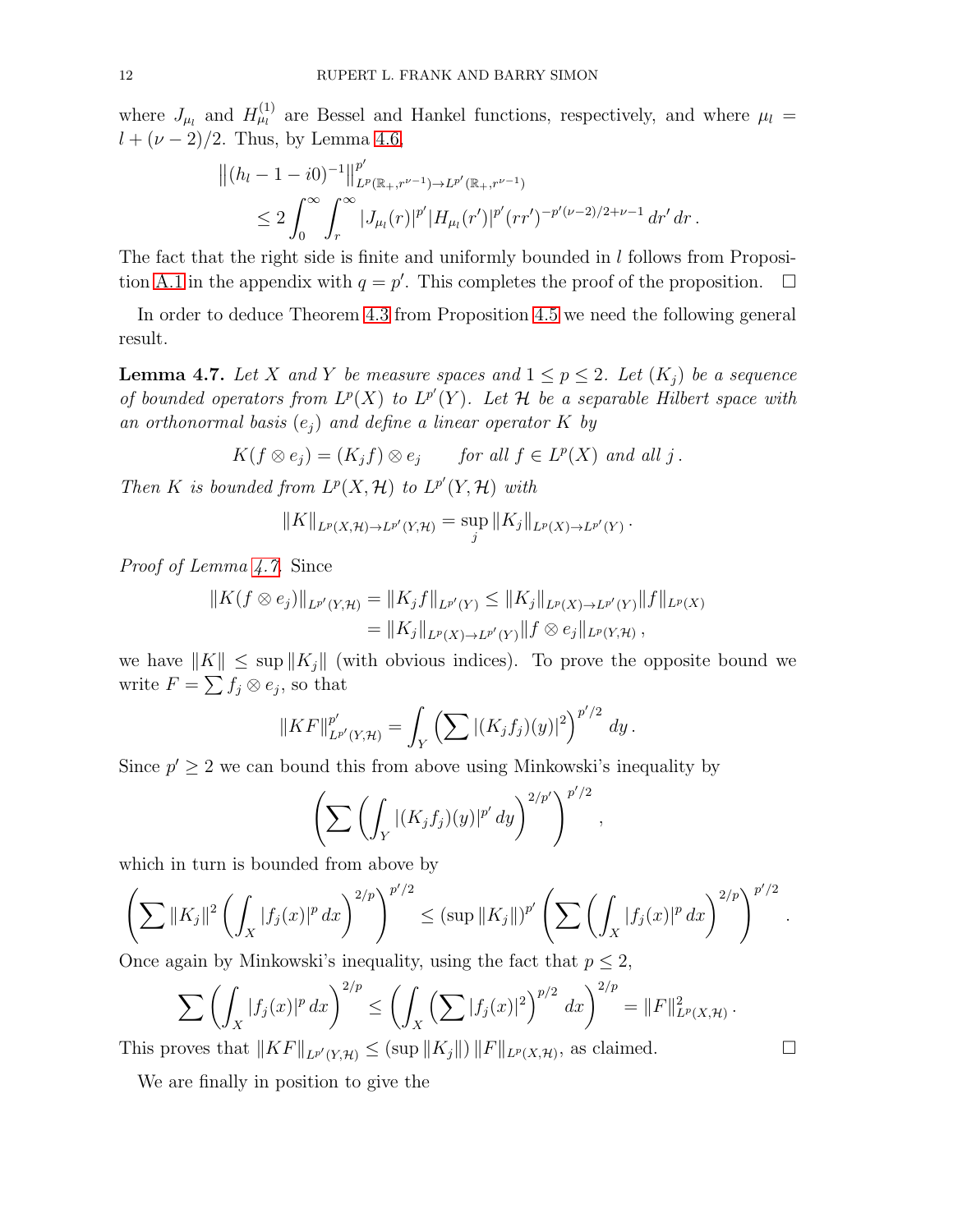*Proof of Theorem [4.3.](#page-9-0)* Let  $\nu \geq 2$  and  $2(\nu+1)/(\nu+3) < \nu < 2\nu/(\nu+1)$ . (In fact, the proof works also for  $2\nu/(\nu+2) < p \leq 2(\nu+1)/(\nu+3)$ , but the inequality we obtain in that case is weaker than [\(1.2\)](#page-1-0).) We begin with a well-known argument reducing the proof to the case  $z = 1$ . For  $f, g \in C_0^{\infty}(\mathbb{R}^{\nu})$ ,

$$
z \mapsto z^{\nu/2 - \nu/p + 1}(g, (-\Delta - z)^{-1}f)
$$

is an analytic function in  $\{\text{Im } z > 0\}$ , continuous up to the boundary, and satisfying

$$
|z|^{\nu/2-\nu/p+1}|(g,(-\Delta-z)^{-1}f)| \leq C_{r,\nu}|z|^\alpha \|f\|_r \|g\|_r
$$

for every  $2\nu/(\nu+2) < r \leq 2(\nu+1)/(\nu+3)$  and a certain  $\alpha$  depending on r. This follows from the Kenig–Ruiz–Sogge bound  $(1.2)$ . Thus, by the Phragmén–Lindelöf principle,

$$
\sup_{\text{Im } z>0} |z|^{\nu/2-\nu/p+1} |(g, (-\Delta-z)^{-1} f)| = \sup_{\lambda \in \mathbb{R}} |\lambda|^{\nu/2-\nu/p+1} |(g, (-\Delta-\lambda-i0)^{-1} f)|.
$$

If we can show that the right side is bounded by  $C_{p,\nu}||f||_{L^p(L^2)}||g||_{L^p(L^2)}$  (with the abbreviation  $L^p(L^2) = L^p(\mathbb{R}_+, r^{\nu-1} dr; L^2(\mathbb{S}^{\nu-1}))),$  then, by density, the bound will be valid for any  $f, g \in L^p(L^2)$ . Moreover, since

$$
(g, (-\Delta - \overline{z})^{-1} f) = ((-\Delta - z)^{-1} g, f) = \overline{(f, (-\Delta - z)^{-1} g)},
$$

we will have shown the bound claimed in the theorem.

By scaling it suffices to prove the bound

<span id="page-12-0"></span>
$$
|\lambda|^{\nu/2-\nu/p+1}|(g, (-\Delta - \lambda - i0)^{-1}f)| \le C_{p,\nu} \|f\|_{L^p(L^2)} \|g\|_{L^p(L^2)}
$$
(4.1)

for  $\lambda = \pm 1$  only. We begin with  $\lambda = -1$ . Since  $(-\Delta + 1)^{-1}$  is convolution with a function in  $L^q$  for any  $q < \nu/(\nu - 2)$ , Young's inequality yields

$$
|(g, (-\Delta - \lambda - i0)^{-1}f)| \le C'_{p,\nu} ||f||_{L^p} ||g||_{L^p}
$$

for any  $p > 2\nu/(\nu + 2)$ . Since

$$
||f||_{L^p} \leq |\mathbb{S}^{\nu-1}|^{(2-p)/2p} ||f||_{L^p(L^2)}
$$

for  $p \le 2$ , this bound for  $\lambda = -1$  is stronger than what we shall prove for  $\lambda = 1$ .

Therefore we have reduced the proof to showing [\(4.1\)](#page-12-0) for  $2(\nu + 1)/(\nu + 3) < p <$  $2\nu/(\nu+1)$  and  $\lambda=1$ . This is the same as

$$
\|(-\Delta - 1 - i0)^{-1}f\|_{L^{p'}(L^2)} \leq C_{p,\nu} \|f\|_{L^p(L^2)}.
$$

To do so, we expand f with respect to spherical harmonics  $(Y_{l,m})$ , with  $l \in \mathbb{N}_0$  and m running through a certain index set of cardinality depending on  $l$ ,

$$
f(x) = \sum_{l,m} f_{l,m}(|x|) Y_{l,m}(x/|x|) ,
$$

so that

$$
\int_0^{\infty} \left( \int_{\mathbb{S}^{\nu-1}} |f(r\omega)|^2 \, d\omega \right)^{p/2} r^{\nu-1} \, dr = \int_0^{\infty} \left( \sum_{l,m} |f_{l,m}(r)|^2 \right)^{p/2} r^{\nu-1} \, dr \, .
$$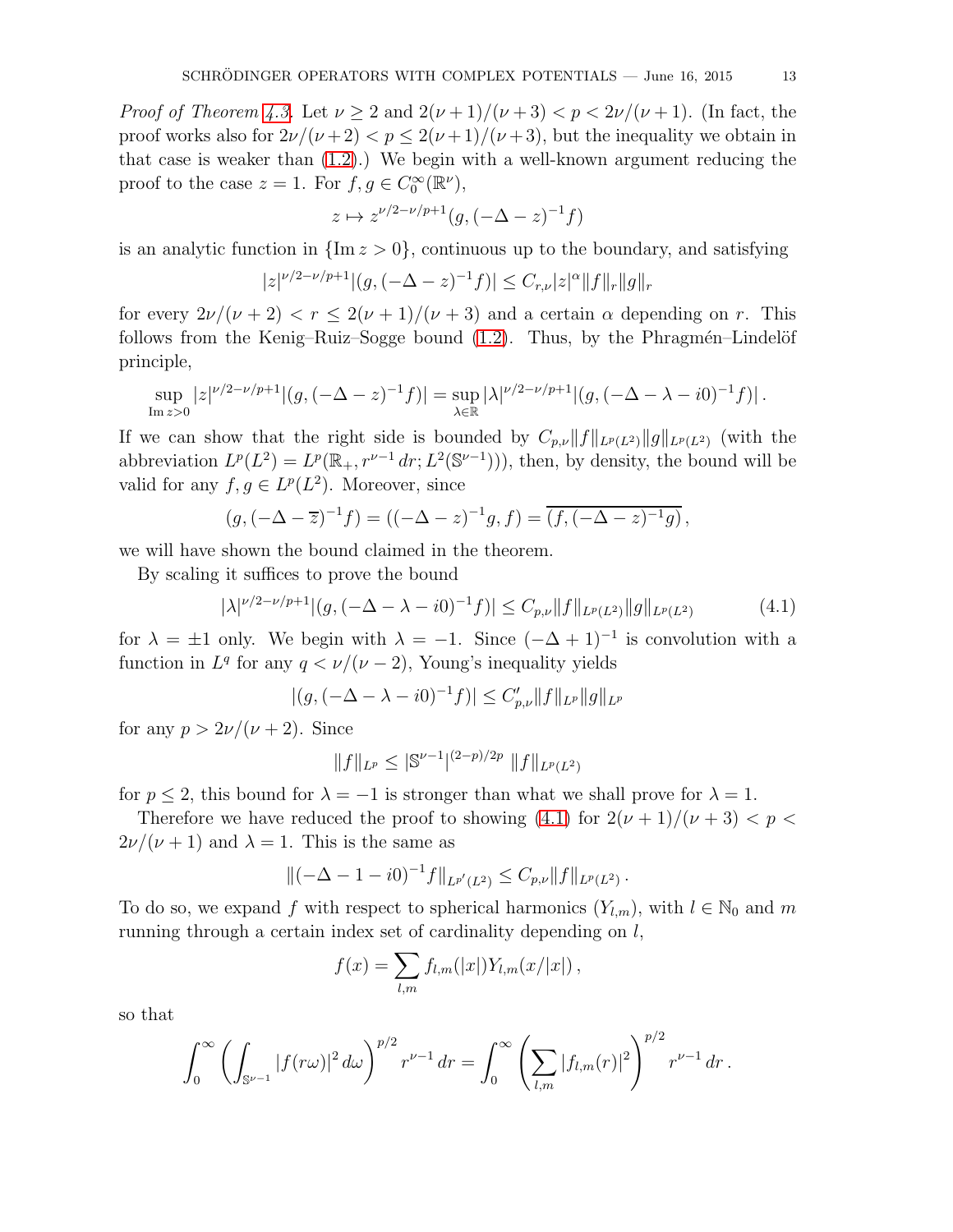Separation of variables shows that

$$
((-\Delta - 1 - i0)^{-1}f)(x) = \sum_{lm} ((h_l - 1 - i0)^{-1}f_{lm})(|x|)Y_{lm}(x/|x|),
$$

where  $h_l$  was defined at the beginning of this subsection. By Lemma [4.7](#page-11-0) we have

$$
\|(-\Delta - 1 - i0)^{-1}\|_{L^p(L^2) \to L^{p'}(L^2)} = \sup_{l \in \mathbb{N}_0} \|(h_l - 1 + i0)^{-1}\|_{L^p \to L^{p'}}.
$$

The right hand side is finite by Proposition [4.3.](#page-9-0) This completes the proof of the theorem.  $\Box$ 

4.3. Proof of Theorem [4.4.](#page-9-1) We shall deduce Theorem [4.4](#page-9-1) from the following theorem of Barcelo, Ruiz and Vega [\[2\]](#page-18-6). They introduce the following norm,

$$
||V||_{MT} = \sup_{R>0} \int_{R}^{\infty} \frac{\text{ess-sup}_{\omega \in \mathbb{S}^{\nu-1}} |V(r\omega)| r}{(r^2 - R^2)^{1/2}} dr < \infty.
$$

<span id="page-13-0"></span>**Theorem 4.8.** Let  $\nu \geq 2$  and let V be a non-negative, measurable function with  $||V||_{MT} < \infty$ . Then, for all  $f \in L^2(\mathbb{R}^{\nu}, V^{-1} dx) \cap L^2(\mathbb{R}^{\nu})$  and  $z \in \mathbb{C} \setminus [0, \infty)$ ,

$$
\int_{\mathbb{R}^{\nu}} |(-\Delta - z)^{-1} f|^2 V dx \leq C |z|^{-1} ||V||_{MT}^2 \int_{\mathbb{R}^{\nu}} |f|^2 V^{-1} dx.
$$

Barcelo, Ruiz and Vega call  $||V||_{MT} < \infty$  the 'radial Mizohata–Takeuchi' condition, thus the subscript 'MT'. They show that for radial  $V$  this condition is, in fact, also necessary to have a bound of the form  $||u||_{L^2(V)} \leq C|z|^{-1/2}||(-\Delta - z)u||_{L^2(V)}$ .

*Proof of Theorem [4.4.](#page-9-1)* By Theorem [4.8](#page-13-0) it suffices to show that for any  $\nu \geq 2$ ,

<span id="page-13-1"></span>
$$
||V||_{MT} \leq C_{\nu}||V||_{L^{\nu,1}(\mathbb{R}_+, r^{\nu-1}, L^{\infty}(\mathbb{S}^{\nu-1}))}.
$$
\n(4.2)

Let  $\rho_R(r) := r^{-\nu+2}(r^2 - R^2)^{-1/2}\chi_{\{r > R\}}$ . Then, by Hölder's inequality in Lorentz spaces, with  $v(r) := \text{ess-sup}_{\omega \in \mathbb{S}^{\nu-1}} |V(r\omega)|$ ,

$$
\int_{R}^{\infty} \frac{\text{ess-sup}_{\omega \in \mathbb{S}^{\nu-1}} |V(r\omega)| r}{(r^{2} - R^{2})^{1/2}} dr = \int_{0}^{\infty} v(r) \rho_{R}(r) r^{\nu-1} dr
$$
  

$$
\leq C ||v||_{L^{\nu,1}(\mathbb{R}_{+}, r^{\nu-1})} ||\rho_{R}||_{L^{\nu/(\nu-1),\infty}(\mathbb{R}_{+}, r^{\nu-1})}
$$
  

$$
= C ||V||_{L^{\nu,1}(\mathbb{R}_{+}, r^{\nu-1}, L^{\infty}(\mathbb{S}^{\nu-1}))} ||\rho_{1}||_{L^{\nu/(\nu-1),\infty}(\mathbb{R}_{+}, r^{\nu-1})},
$$

where we used that, by scaling,  $\|\rho_R\|_{L^{\nu/(\nu-1),\infty}(\mathbb{R}_+,r^{\nu-1})} = \|\rho_1\|_{L^{\nu/(\nu-1),\infty}(\mathbb{R}_+,r^{\nu-1})}$ . One easily checks that  $\rho_1 \in L^{\nu/(\nu-1),\infty}(\mathbb{R}_+, r^{\nu-1}),$  which, after taking the supremeum over  $R > 0$ , yields [\(4.2\)](#page-13-1).

The next corollary contains further eigenvalue bounds which are consequences of Theorem [4.8.](#page-13-0)

<span id="page-13-2"></span>**Corollary 4.9.** Let  $E \in \mathbb{C}$  be an eigenvalue of  $-\Delta + V$  in  $L^2(\mathbb{R}^{\nu})$ . Then  $|E|^{1/2} \leq C_{\nu} ||V||_{MT}.$  (4.3)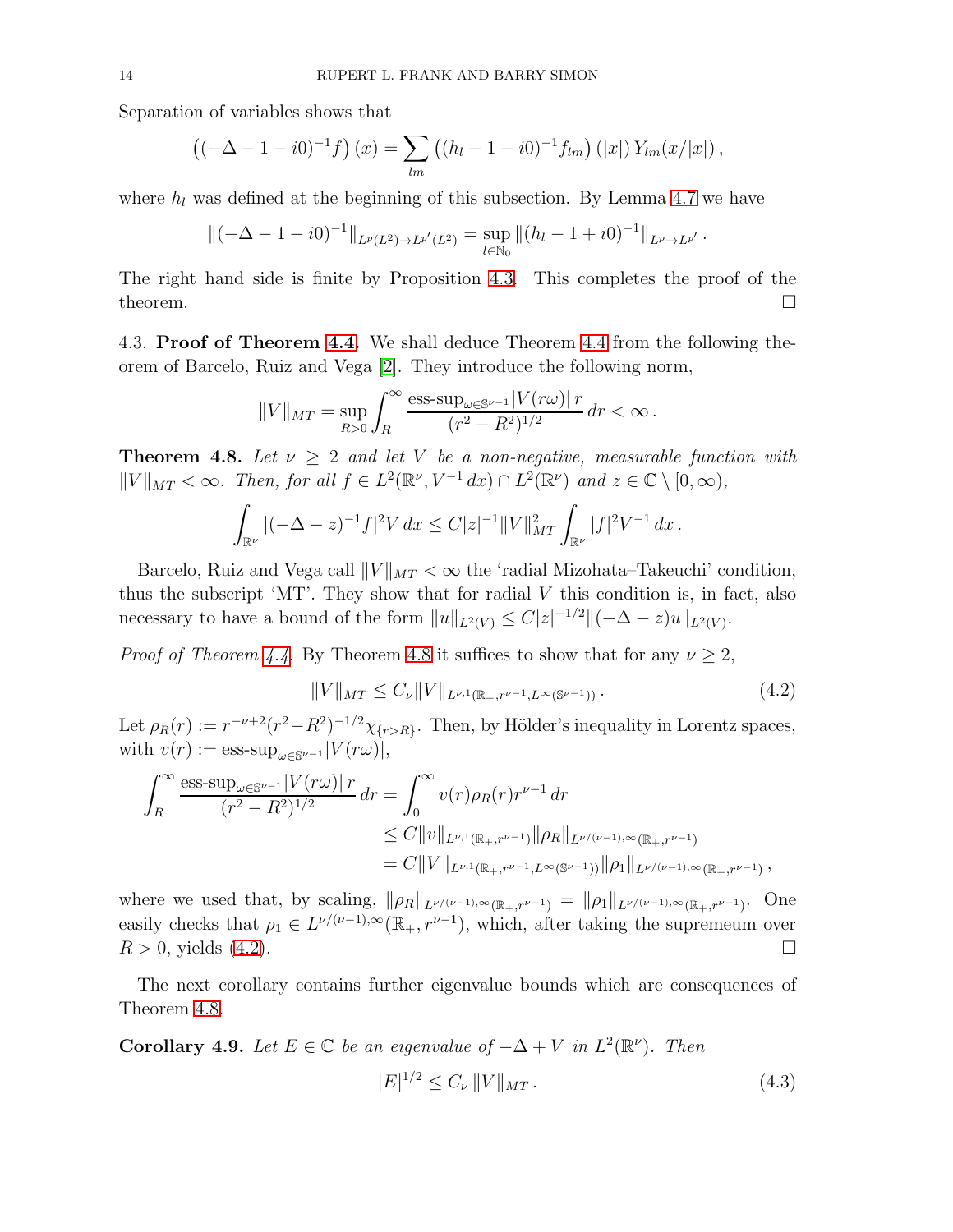Moreover, for any  $p \in (2,\infty]$ ,

<span id="page-14-0"></span>
$$
|E|^{1/2} \le C_{p,\nu} \sum_{j \in \mathbb{Z}} \left( \int_{2^j}^{2^{j+1}} \|V(r \cdot)\|_{L^{\infty}(\mathbb{S}^{\nu-1})}^p r^{p-1} dr \right)^{1/p} . \tag{4.4}
$$

Clearly, [\(4.4\)](#page-14-0) for  $p = \infty$  means

$$
|E|^{1/2} \le C_{\nu} \sum_{j \in \mathbb{Z}} \left( \sup_{2^{j} < |x| < 2^{j+1}} |x||V(x)| \right) \, .
$$

Since  $\sum_{j\in\mathbb{Z}}\left(\sup_{2j<|x|<2^{j+1}}|x|(1+|x|)^{-1-\varepsilon}\right)<\infty$  for  $\varepsilon>0$ , this bound implies, in particular,

$$
|E|^{1/2} \le C_{\nu,\varepsilon} \operatorname{ess-sup}_{x \in \mathbb{R}^{\nu}} (1+|x|)^{1+\varepsilon} |V(x)|, \qquad \varepsilon > 0.
$$

which is the main result of [\[28\]](#page-19-19).

Proof. Bound [\(4.3\)](#page-13-2) follows from Theorem [4.8](#page-13-0) by Proposition [3.1](#page-6-2) using the arguments after Theorem [4.4.](#page-9-1) Having proved this, for [\(4.4\)](#page-14-0) it suffices to prove that

<span id="page-14-1"></span>
$$
||V||_{MT} \leq C_{p,\nu} \sum_{j \in \mathbb{Z}} \left( \int_{2^j}^{2^{j+1}} ||V(r \cdot)||_{L^{\infty}(\mathbb{S}^{nu-1})}^p r^{p-1} dr \right)^{1/p} . \tag{4.5}
$$

This bound is stated in [\[2\]](#page-18-6) without proof, so we include it for the sake of completeness. We abbreviate  $v(r) := ||V(r \cdot)||_{L^{\infty}(\mathbb{S}^{\nu-1})}$ . Since  $p > 2$ ,

$$
\int_{R}^{2R1} \frac{v(r)r}{(r^2 - R^2)^{1/2}} dr \le \left( \int_{R}^{2R} v(r)^p r^{p-1} dr \right)^{1/p} \left( \int_{R}^{2R} \left( \frac{r}{\sqrt{r^2 - R^2}} \right)^{p'} \frac{dr}{r} \right)^{1/p'}
$$
  
=  $c_p \left( \int_{R}^{2R} v(r)^p r^{p-1} dr \right)^{1/p}$ .

On the other hand, for  $r \geq 2R$ ,  $r/\sqrt{r^2 - R^2} \leq 2/\sqrt{3}$ , and therefore

$$
\int_{2R}^{\infty} \frac{v(r)r}{(r^2 - R^2)^{1/2}} dr \le \frac{2}{\sqrt{3}} \sum_{j=1}^{\infty} \int_{2^j R}^{2^{j+1}R} v(r) dr
$$
  

$$
\le \frac{2}{\sqrt{3}} \sum_{j=1}^{\infty} \left( \int_{2^j R}^{2^{j+1}R} v(r)^p r^{p-1} dr \right)^{1/p} \left( \int_{2^j R}^{2^{j+1}R} \frac{dr}{r} \right)^{1/p'}
$$
  

$$
= \frac{2}{\sqrt{3}} (\ln 2)^{1/p'} \sum_{j=1}^{\infty} \left( \int_{2^j R}^{2^{j+1}R} v(r)^p r^{p-1} dr \right)^{1/p}.
$$

Picking  $k \in \mathbb{Z}$  such that  $2^k \leq R < 2^{k+1}$  we easily deduce [\(4.5\)](#page-14-1).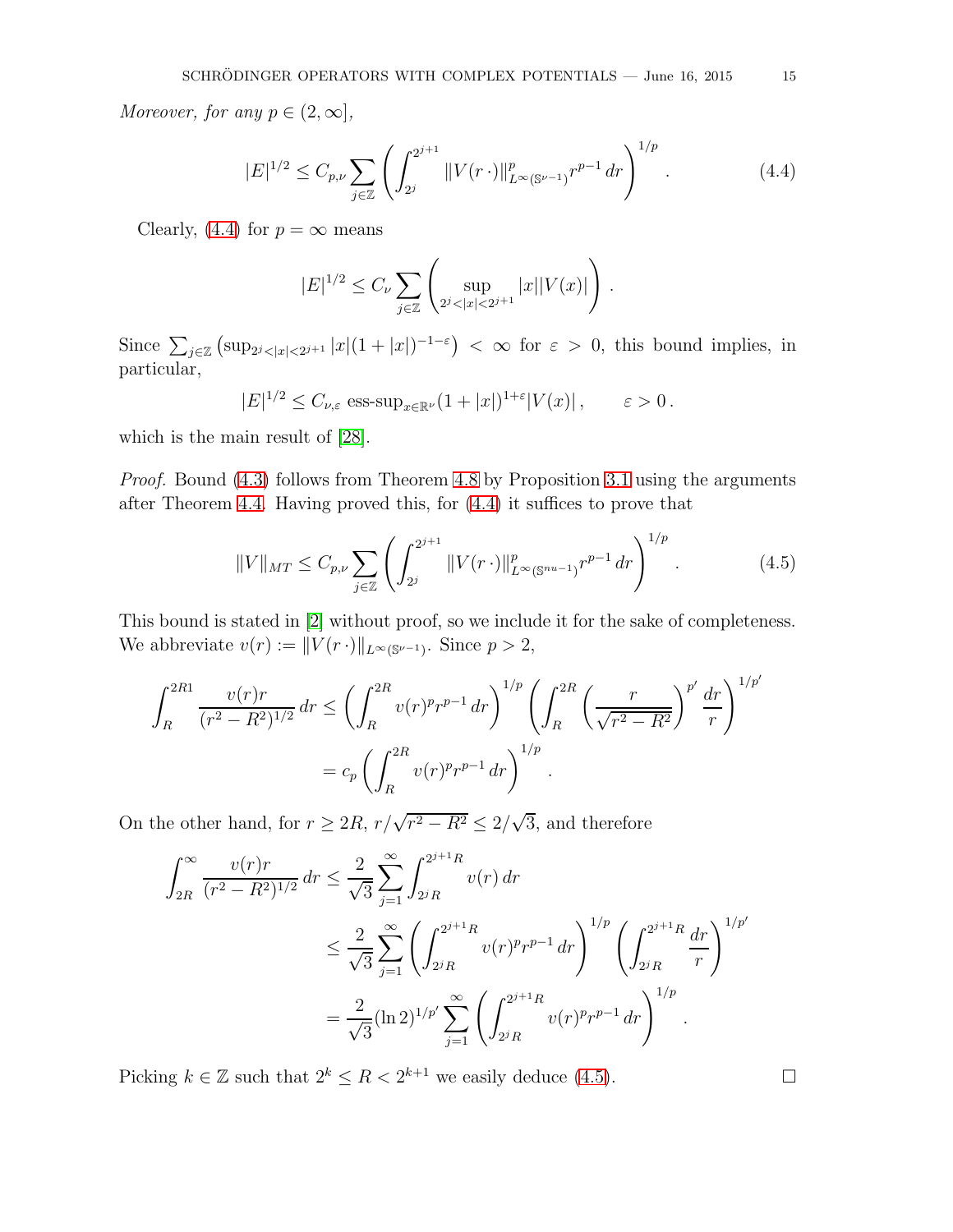## Appendix A. Bounds on Bessel functions

The key ingredient in our proof of Proposition [4.5](#page-10-1) was the following result about integrals of Bessel and Hankel functions.

<span id="page-15-0"></span>**Proposition A.1.** Let  $\nu \geq 2$  and  $2\nu/(\nu - 1) < q < 2\nu/(\nu - 2)$ . Then

$$
\sup_{\mu\geq 0}\int_0^\infty \int_r^\infty |J_\mu(r)|^q |H^{(1)}_\mu(r')|^q (rr')^{-q(\nu-2)/2+\nu-1}dr\,dr'<\infty\,.
$$

We emphasize that in this result  $\nu$  is not required to be integer and  $\mu$  is not required to be a half-integer (although they will be in our application later on).

In this appendix we prove Proposition [A.1](#page-15-0) using the techniques of [\[2\]](#page-18-6). Using WKB analysis, Barcelo, Ruiz and Vega prove the following uniform bounds on Bessel functions. We state their complete result although we will not use its full strength.

<span id="page-15-2"></span>**Proposition A.2.** There is a constant  $C > 0$  and a constant  $\alpha_0 \in (0, 1/2)$  such that the following holds for all  $\mu \geq 1/2$ .

(1) For  $0 < r \leq 1$ ,

$$
|J_{\mu}(r)| \le C \frac{(r/2)^{\mu}}{\Gamma(\mu+1)}, \quad |H_{\mu}^{(1)}(r)| \le C \frac{\Gamma(\mu)}{(r/2)^{\mu}}
$$

.

.

(2) For  $1 \leq r \leq \mu \operatorname{sech} \alpha_0$ ,

$$
|J_{\mu}(r)| \leq C \frac{e^{-\mu \varphi_{\mu}(r)}}{\mu^{1/2}}, \quad |H_{\mu}^{(1)}(r)| \leq C \frac{e^{\mu \varphi_{\mu}(r)}}{\mu^{1/2}}.
$$

(3) For 
$$
\mu
$$
 sech  $\alpha_0 \le r \le \mu - \mu^{1/3}$ ,

$$
|J_{\mu}(r)| \leq C \frac{e^{-\mu\varphi_{\mu}(r)}}{\mu^{1/4}(\mu-r)^{1/4}}, \quad |H_{\mu}^{(1)}(r)| \leq C \frac{e^{\mu\varphi_{\mu}(r)}}{\mu^{1/4}(\mu-r)^{1/4}}.
$$

(4) For 
$$
\mu - \mu^{1/3} \le r \le \mu + \mu^{1/3}
$$
,  
\n $|J_{\mu}(r)| \le C \frac{1}{\mu^{1/3}}, \quad |H_{\mu}^{(1)}(r)| \le C \frac{1}{\mu^{1/3}}.$ 

(5) For 
$$
r \ge \mu + \mu^{1/3}
$$
,  
\n $|J_{\mu}(r)| \le C \frac{1}{r^{1/4}(r-\mu)^{1/4}}, \quad |H_{\mu}^{(1)}(r)| \le C \frac{1}{r^{1/4}(r-\mu)^{1/4}}$ 

Here, the function  $\varphi_{\mu}$  is defined by  $\varphi_{\mu}(\mu \, \text{sech} \, \alpha) = \alpha - \tanh \alpha$ .

We split the proof of Proposition [A.1](#page-15-0) into two parts. The first part (which is analogous to Lemma 6 in [\[2\]](#page-18-6)) is

<span id="page-15-1"></span>**Lemma A.3.** Let  $q > 0$  and  $\rho > -1$  such that

$$
\frac{q}{2} > \rho + 1 \,, \quad \frac{q}{3} \ge \rho + \frac{1}{3} \,.
$$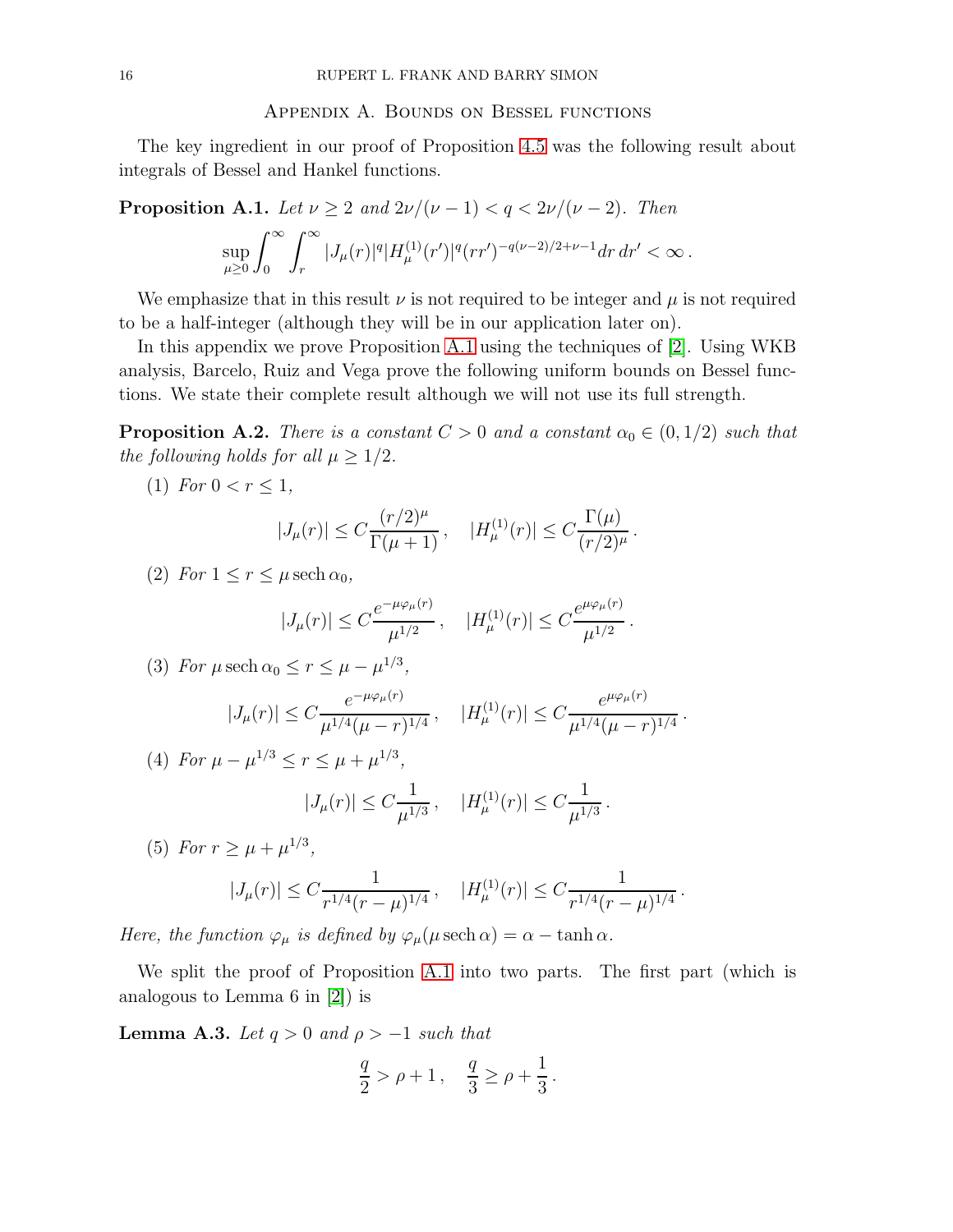Then

$$
\sup_{\mu \ge 1/2} \left( \int_0^\infty |J_\mu(r)|^q r^\rho \, dr + \int_{\mu - \mu^{1/3}}^\infty |H^{(1)}_\mu(r)|^q r^\rho \, dr \right) < \infty \, .
$$

Arguing slightly more carefully, we can replace the lower bound  $\rho > -1$  by  $\frac{q}{2} + \rho + 1$ 0. More generally, it can be improved to  $\mu_0 q + \rho + 1 > 0$  if we restrict the supremum to  $\mu \ge \mu_0 \ge 1/2$ . This is only needed to ensure the integrability of  $|J_\mu(r)|^q r^\rho$  near  $r=0.$ 

Proof of Lemma [A.3.](#page-15-1) We are going to use the upper bounds from Proposition [A.2.](#page-15-2) Since they coincide for  $J_{\mu}$  and  $H_{\mu}^{(1)}$  in the range  $r \geq \mu - \mu^{1/3}$ , we only prove the lemma for  $J_{\mu}$ . We write  $\int_0^{\infty} |J_{\mu}(r)|^q r^{\rho} dr = I_1 + I_2 + I_3 + I_4 + I_5 + I_6$ , where the different terms correspond to the following regions of integration:

$$
I_1: 0 < r \le 1,
$$
  
\n
$$
I_2: 1 < r \le \mu \operatorname{sech} \alpha_0,
$$
  
\n
$$
I_3: \mu \operatorname{sech} \alpha_0 < r \le \mu - \mu^{1/3},
$$
  
\n
$$
I_4: \mu - \mu^{1/3} < r \le \mu + \mu^{1/3},
$$
  
\n
$$
I_5: \mu + \mu^{1/3} < r \le 2\mu,
$$
  
\n
$$
I_6: r > 2\mu.
$$

In each of the regions we use the bounds from Proposition [A.2](#page-15-2) and we only make a few remarks about the straightforward computations. The finiteness of  $I_1$  requires  $q\mu + \rho + 1 > 0$ , which follows from  $\rho > -1$ . To bound  $I_2$  we use the fact that  $|J_\mu(r)| \leq C\mu^{-1}$  for  $0 < r \leq \mu$  sech  $\alpha_0$ , which is an easy consequence of Proposition [A.2.](#page-15-2) To bound  $I_3$  we split the region of integration into intervals  $(\mu - 2^{j+1}\mu^{1/3}, \mu - 2^j\mu^{1/3}]$ and use  $\varphi_{\mu}(r) \geq \varphi_{\mu}(\mu - 2^{j}\mu^{1/3}) \geq C^{-1}\mu^{-1}2^{3j/2}$  in each such interval. This yields  $I_3 \n\t\leq C \mu^{-q/3 + \rho + 1/3}$ , which is uniformly bounded in  $\mu$  by assumption. We obtain the same bound on  $I_4$  and, if  $q > 4$ , on  $I_5$ . Finally, if  $q/2 - \rho - 1 > 0$  then  $I_6$  is finite and satisfies  $I_6 \n\t\le C\mu^{-q/2+\rho+1}$ . The same bound holds for  $I_5$  if  $q < 4$  and, with a factor of  $\ln \mu$ , if  $q = 4$ . This concludes the sketch of the proof.  $\ln \mu$ , if  $q = 4$ . This concludes the sketch of the proof.

The second part in the proof of Proposition [A.1](#page-15-0) (which is analogous to equation (2.28) in [\[2\]](#page-18-6)) is

<span id="page-16-0"></span>**Lemma A.4.** Let  $q > 0$  and  $p > -1$  such that

$$
\frac{q}{2} > \rho + 1 \,, \quad \frac{q}{3} \ge \rho + \frac{1}{3} \,.
$$

Then

$$
\sup_{\mu \geq 1/2} \int_0^{\mu - \mu^{1/3}} \int_r^{\mu - \mu^{1/3}} |J_\mu(r)|^q |H_{\mu}^{(1)}(r')|^q (rr')^\rho \, dr' \, dr < \infty \, .
$$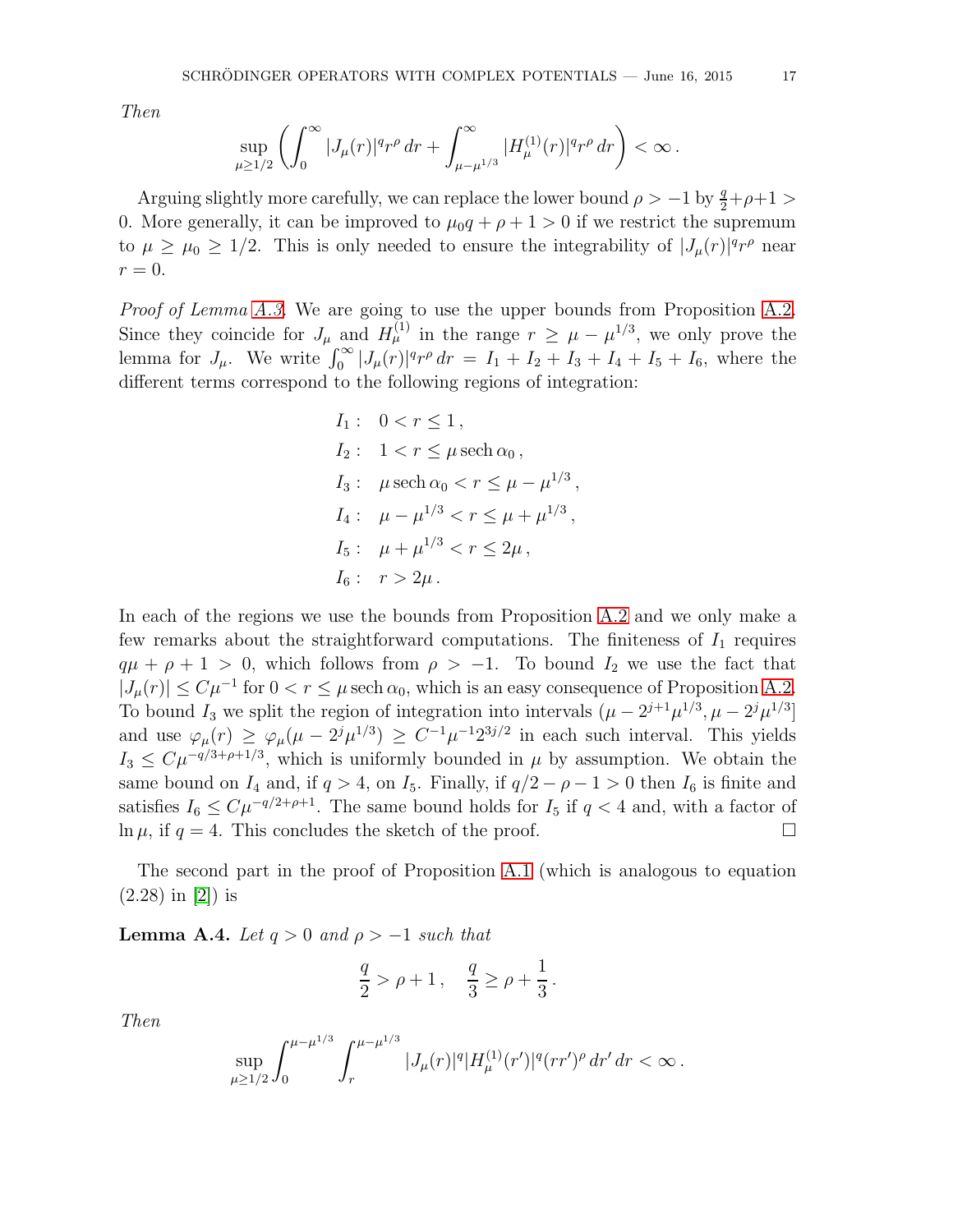*Proof of Lemma [A.4.](#page-16-0)* We decompose the double integral as  $I_1 + I_2$ , corresponding to the following regions of integration:

$$
I_1: \quad 0 < r \le \mu \, \text{sech } \alpha_0 \, , \ r < r' \le \mu - \mu^{1/3} \, ,
$$
\n
$$
I_2: \quad \mu \, \text{sech } \alpha_0 < r \le \mu - \mu^{1/3} \, , \ r < r' \le \mu - \mu^{1/3}
$$

.

.

To bound  $I_1$  we use the fact that  $r|H_{\mu}^{(1)}(r)|^2$  is a decreasing function of r [\[36,](#page-20-0) p. 446] and obtain for  $q/2 > \rho + 1$ ,

$$
\int_r^{\mu-\mu^{1/3}} |H_{\mu}^{(1)}(r')|^q (r')^{\rho} dr' \leq r^{q/2} |H_{\mu}^{(1)}(r)|^q \int_r^{\infty} (r')^{\rho-q/2} dr' = \frac{r^{\rho+1}}{q/2-\rho-1} |H_{\mu}^{(1)}(r)|^q.
$$

The bounds from Proposition [A.2](#page-15-2) show that  $|J_\mu(r)||H_\mu^{(1)}(r)| \leq C^2\mu^{-1}$  for  $0 < r \leq$  $\mu \, \mathrm{sech} \, \alpha_0,$  and therefore

$$
I_1 \le \frac{C^{2q} \mu^{-q}}{q/2 - \rho - 1} \int_0^{\mu - \mu^{1/3}} r^{2\rho + 1} dr \le C' \mu^{-q + 2\rho + 2}
$$

This is uniformly bounded since  $q/2 > \rho + 1$ .

To bound  $I_2$  we argue similarly, but we estimate slightly differently

$$
\int_r^{\mu-\mu^{1/3}} |H_{\mu}^{(1)}(r')|^q (r')^{\rho} dr' \leq r^{q/2} |H_{\mu}^{(1)}(r)|^q \int_r^{\mu} (r')^{\rho-q/2} dr' \leq r^{\rho} (\mu-r) |H_{\mu}^{(1)}(r)|^q.
$$

Proposition [A.2](#page-15-2) yields  $|J_\mu(r)||H_\mu^{(1)}(r)| \leq C^2\mu^{-1/2}(\mu-r)^{-1/2}$  for  $\mu \text{ sech } \alpha_0 < r \leq$  $\mu - \mu^{1/3}$ , and therefore

$$
I_2 \leq C^{2q} \mu^{-q/2} \int_{\mu \text{ sech } \alpha_0}^{\mu - \mu^{1/3}} (\mu - r)^{1 - q/2} r^{2\rho} dr \leq C_q \mu^{2\rho - q/2} \int_{\mu \text{ sech } \alpha_0}^{\mu - \mu^{1/3}} (\mu - r)^{1 - q/2} dr.
$$

We conclude that

$$
I_2 \le C'_q \times \begin{cases} \mu^{2\rho - 2q/3 + 2/3} & \text{if } q > 4, \\ \mu^{2\rho - 2} \ln \mu & \text{if } q = 4, \\ \mu^{2\rho - q + 2} & \text{if } q < 4. \end{cases}
$$

Under our assumptions on q and  $\rho$ , this is uniformly bounded, as claimed.

Finally, we give the

Proof of Proposition [A.1.](#page-15-0) Let  $\rho = -q(\nu - 2)/2 + \nu - 1$ . The conditions  $q < 2\nu/(\nu - 2)$ and  $q > 2\nu/(\nu - 1)$  imply  $\rho > -1$  and  $q/2 > \rho + 1$ , respectively. Finally, the condition  $q/3 \ge \rho + 1/3$  follows from  $q > 2\nu/(\nu - 1)$  and  $\nu \ge 2$ . Therefore we can apply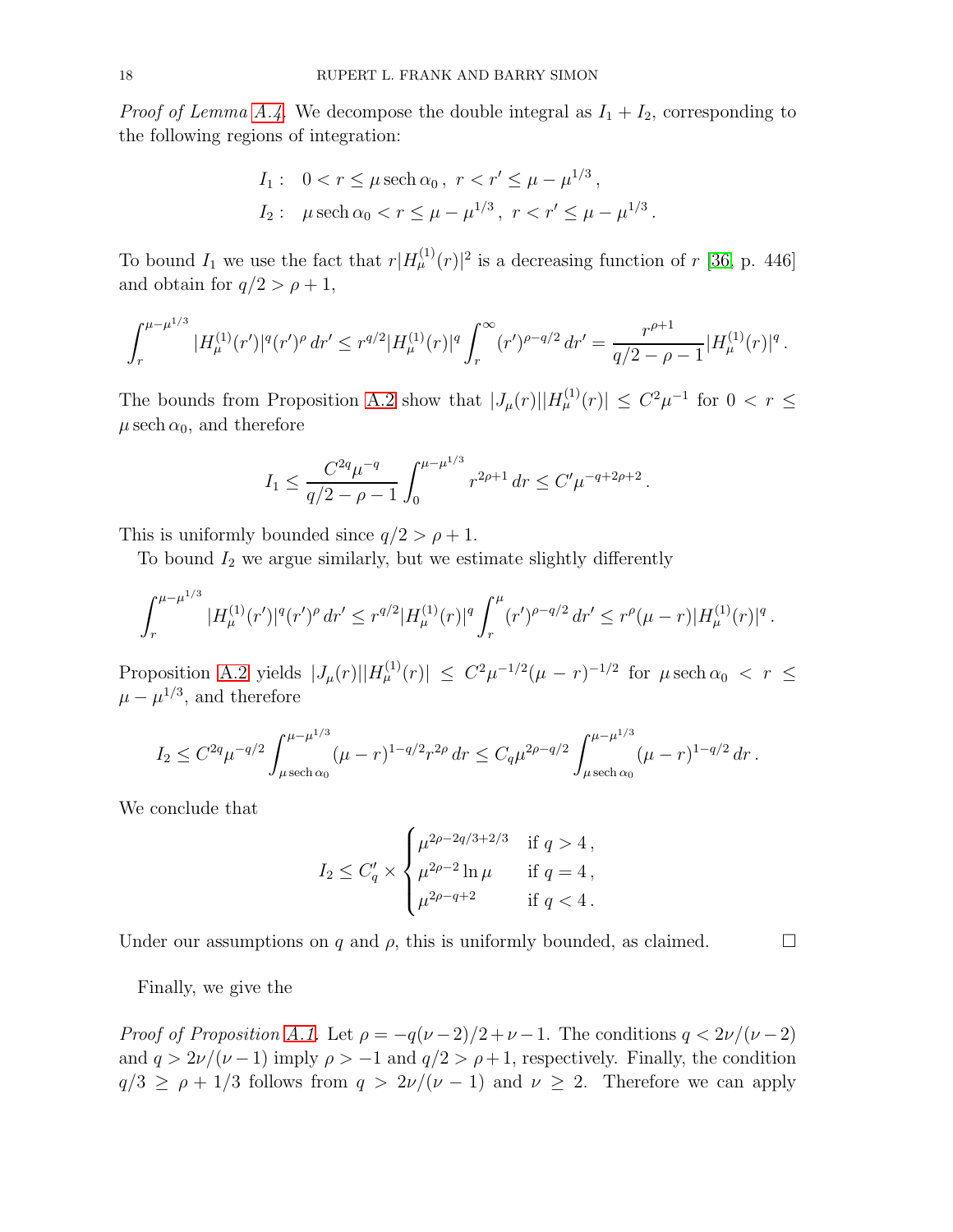Lemmas [A.3](#page-15-1) and [A.4](#page-16-0) and find that

$$
\int_0^\infty \int_r^\infty |J_\mu(r)|^q |H_{\mu}^{(1)}(r)|^q (rr')^{-q(\nu-2)/2+\nu-1} dr dr'
$$
\n
$$
= \int_0^{\mu-\mu^{1/3}} \int_r^{\mu-\mu^{1/3}} |J_\mu(r)|^q |H_{\mu}^{(1)}(r)|^q (rr')^{-q(\nu-2)/2+\nu-1} dr dr'
$$
\n
$$
+ \int_0^\infty \int_{\max\{r,\mu-\mu^{1/3}\}}^\infty |J_\mu(r)|^q |H_{\mu}^{(1)}(r)|^q (rr')^{-q(\nu-2)/2+\nu-1} dr dr'
$$

is uniformly bounded in  $\mu \geq 1/2$ . The fact that the integrals are uniformly bounded for  $0 \leq \mu \leq 1/2$  follows immediately from standard results about Bessel functions.<br>This concludes the proof of the proposition. This concludes the proof of the proposition.

#### **REFERENCES**

- <span id="page-18-6"></span><span id="page-18-2"></span>[1] A. A. Abramov, A. Aslanyan, E. B. Davies, Bounds on complex eigenvalues and resonances. J. Phys. A 34 (2001), 57–72.
- <span id="page-18-9"></span>[2] J. A. Barcelo, A. Ruiz, L. Vega, Weighted estimates for the Helmholtz equation and some applications. J. Funct. Anal. 150 (1997), 356–382.
- <span id="page-18-1"></span>[3] A. Borichev, L. Golinskii, S. Kupin, A Blaschke-type condition and its application to complex Jacobi matrices. Bull. London Math. Soc. 41 (2009), 117–123.
- <span id="page-18-3"></span>[4] E. A. Carlen, R. L. Frank, E. H. Lieb, Stability estimates for the lowest eigenvalue of a  $Schrödinger operator. Geom.$  Funct. Anal. 24 (2014), no. 1, 63–84.
- <span id="page-18-10"></span>[5] E. B. Davies, J. Nath, *Schrödinger operators with slowly decaying potentials.* J. Comput. Appl. Math. 148 (2002), 1–28.
- [6] M. Demuth, M. Hansmann, G. Katriel, Eigenvalues of non-selfadjoint operators: A comparison of two approaches, in: Mathematical Physics, Spectral Theory and Stochastic Analysis, Springer, 2013, 107–163.
- <span id="page-18-12"></span>[7] I. Egorova, L. Golinskiĭ, On the location of the discrete spectrum for complex Jacobi matrices. Proc. Amer. Math. Soc. 133 (2005), no. 12, 3635–3641.
- <span id="page-18-4"></span>[8] R. L. Frank, *Eigenvalue bounds for Schrödinger operators with complex potentials*. Bull. Lond. Math. Soc. 43 (2011), no. 4, 745–750.
- <span id="page-18-8"></span>[9] R. L. Frank, A. Laptev, E. H. Lieb, R. Seiringer, *Lieb–Thirring inequalities for Schrödinger* operators with complex-valued potentials. Lett. Math. Phys. 77 (2006), 309–316.
- <span id="page-18-7"></span>[10] R. L. Frank, A. Pushnitski, *Trace class conditions for functions of Schrödinger operators*. Comm. Math. Phys. 335 (2015), no. 1, 477–496.
- <span id="page-18-13"></span><span id="page-18-11"></span>[11] R. L. Frank, J. Sabin, Restriction theorems for orthonormal functions, Strichartz inequalities and uniform Sobolev estimates. Preprint (2014):<http://arxiv.org/pdf/1404.2817.pdf>
- [12] L. B. Golinskiı̆, I. E. Egorova, On limit sets for the discrete spectrum of complex Jacobi matrices. (Russian) Mat. Sb. 196 (2005), no. 6, 43–70; translation in Sb. Math. 196 (2005), no. 5-6, 817– 844.
- <span id="page-18-14"></span>[13] K. Guo, A uniform  $L^p$  estimate of Bessel functions and distributions supported on  $S^{n-1}$ . Proc. Amer. Math. Soc. 125 (1997), no. 5, 1329–1340.
- <span id="page-18-5"></span>[14] A. D. Ionescu, D. Jerison, On the absence of positive eigenvalues of Schrödinger operators with rough potentials. Geom. Funct. Anal. 13 (2003), 1029–1081.
- <span id="page-18-0"></span>[15] J. B. Keller, Lower bounds and isoperimetric inequalities for eigenvalues of the Schrödinger equation. J. Math. Phys. 2 (1961), 262–266.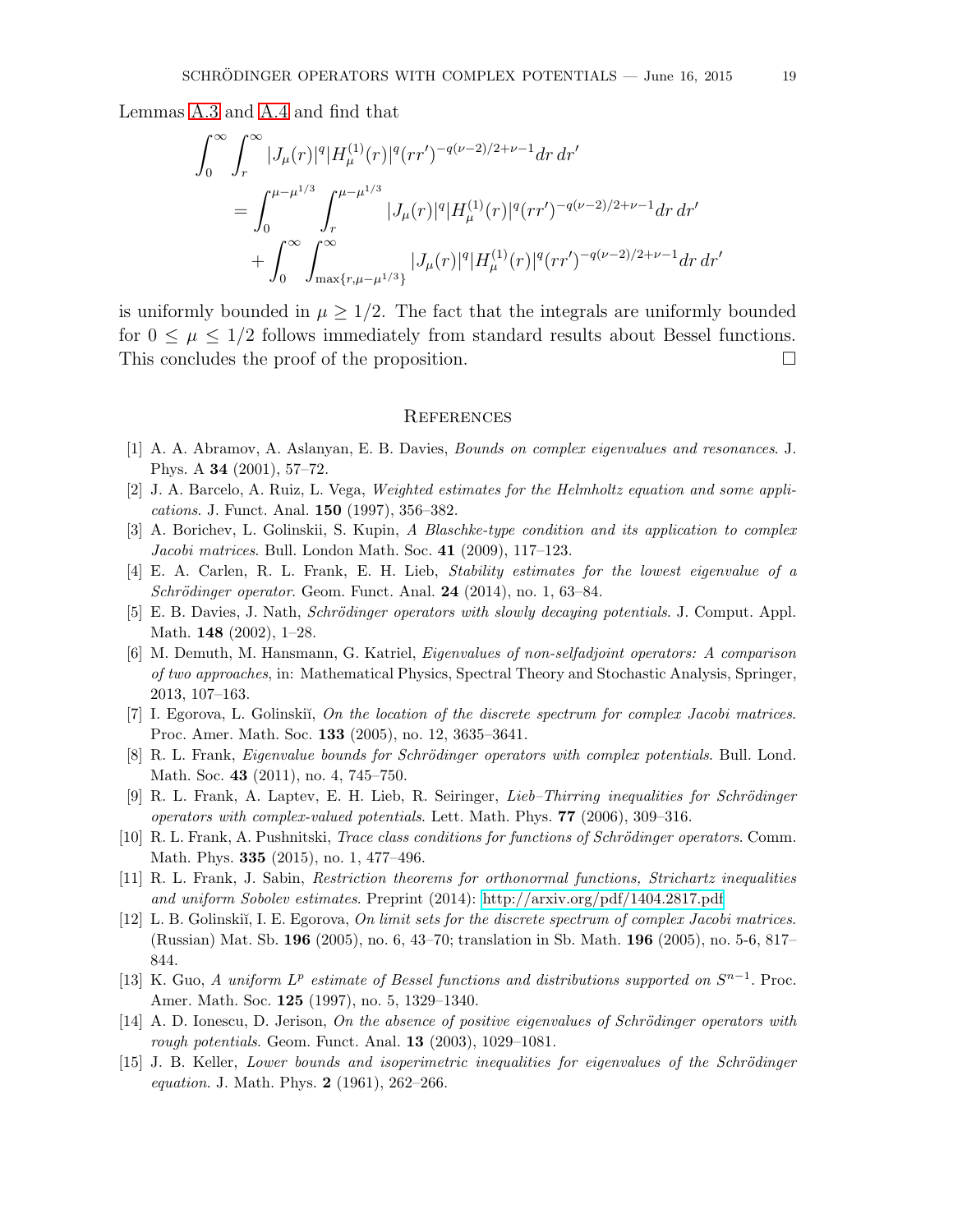- <span id="page-19-7"></span><span id="page-19-2"></span>[16] C. E. Kenig, A. Ruiz, C. D. Sogge, Uniform Sobolev inequalities and unique continuation for second order constant coefficient differential operators. Duke Math. J. 55 (1987), 329–347.
- <span id="page-19-1"></span>[17] H. Koch, D. Tataru, Carleman estimates and absence of embedded eigenvalues. Comm. Math. Phys. 267 (2006), no. 2, 419–449.
- <span id="page-19-0"></span>[18] A. Laptev, O. Safronov, Eigenvalue estimates for Schrödinger operators with complex potentials. Comm. Math. Phys. 292 (2009), 29–54.
- [19] E. H. Lieb, W. Thirring, Inequalities for the moments of the eigenvalues of the Schrödinger Hamiltonian and their relation to Sobolev inequalities. Studies in Mathematical Physics. Princeton University Press, Princeton (1976), pp. 269–303.
- <span id="page-19-10"></span><span id="page-19-9"></span>[20] R. M. Martirosjan, On the spectrum of the non-selfadjoint operator  $-\Delta u$ +cu in three dimensional space. (Russian) Izv. Akad. Nauk Armyan. SSR. Ser. Fiz.-Mat. Nauk 10 (1957), no. 1, 85–111.
- <span id="page-19-5"></span>[21] R. M. Martirosjan, On the spectrum of various perturbations of the Laplace operator in spaces of three or more dimensions. (Russian) Izv. Akad. Nauk SSSR Ser. Mat. 24 (1960), 897–920.
- <span id="page-19-8"></span> $[22]$  S. N. Naboko, *On the dense point spectrum of Schrödinger and Dirac operators*. Teoret. Mat. Fiz. 68 (1986), no. 1, 18–28.
- [23] M. A. Naĭmark, *Investigation of the spectrum and the expansion in eigenfunctions of a non*selfadjoint operator of the second order on a semi-axis. (Russian) Trudy Moskov. Mat. Obšč.  $3$ (1954), 181–270.
- <span id="page-19-13"></span>[24] B. S. Pavlov, On a non-selfadjoint Schrödinger operator. (Russian) 1966 Probl. Math. Phys., No. I, Spectral Theory and Wave Processes (Russian) pp. 102–132 Izdat. Leningrad. Univ., Leningrad
- <span id="page-19-14"></span>[25] B. S. Pavlov, On a non-selfadjoint Schrödinger operator. II. (Russian) 1967 Problems of Mathematical Physics, No. 2, Spectral Theory, Diffraction Problems (Russian) pp. 133–157 Izdat. Leningrad. Univ., Leningrad
- <span id="page-19-15"></span>[26] B. S. Pavlov, On a non-selfadjoint Schrödinger operator. III. (Russian) Problems of mathematical physics, No. 3: Spectral theory (Russian), pp. 59–80. Izdat. Leningrad. Univ., Leningrad, 1968.
- <span id="page-19-19"></span><span id="page-19-4"></span>[27] M. Reed, B. Simon, Methods of modern mathematical physics. IV. Analysis of operators. Academic Press [Harcourt Brace Jovanovich Publishers], New York, 1978.
- <span id="page-19-6"></span>[28] O. Safronov, Estimates for eigenvalues of the Schrödinger operator with a complex potential. Bull. Lond. Math. Soc. 42 (2010), no. 3, 452–456.
- <span id="page-19-11"></span>[29] B. Simon, *Some Schrödinger operators with dense point spectrum*. Proc. Amer. Math. Soc. 125 (1997), no. 1, 203–208.
- [30] S. A. Stepin, On spectral components of the Schrödinger operator with a complex potential. (Russian) Uspekhi Mat. Nauk 68 (2013), no. 1 (409), 199–200; translation in Russian Math. Surveys 68 (2013), no. 1, 186–188 .
- <span id="page-19-12"></span>[31] S. A. Stepin, *Estimate for the number of eigenvalues of the nonselfadjoint Schrödinger operator*. (Russian) Dokl. Akad. Nauk 455 (2014), no. 4, 394–397; translation in Dokl. Math. 89 (2014), no. 2, 202–205.
- <span id="page-19-17"></span>[32] R. Strichartz, Restrictions of Fourier transforms to quadratic surfaces and decay of solutions of wave equations. Duke Math. J. 44 (1977), 705–714.
- <span id="page-19-16"></span>[33] E. C. Titchmarsh, Eigenfunction expansions associated with second-order differential equations, Part I. Second Edition, Clarendon Press, Oxford 1962.
- <span id="page-19-18"></span>[34] L. Vega, Restriction theorems and the Schrödinger multiplier on the torus. In: Partial differential equations with minimal smoothness and applications (Chicago, IL, 1990), 199–211, IMA Vol. Math. Appl. 42, Springer, New York, 1992.
- <span id="page-19-3"></span>[35] J. von Neumann, E. P. Wigner, *Über merkwürdige diskrete Eigenwerte*. Z. Phys. **30** (1929), 465–467.